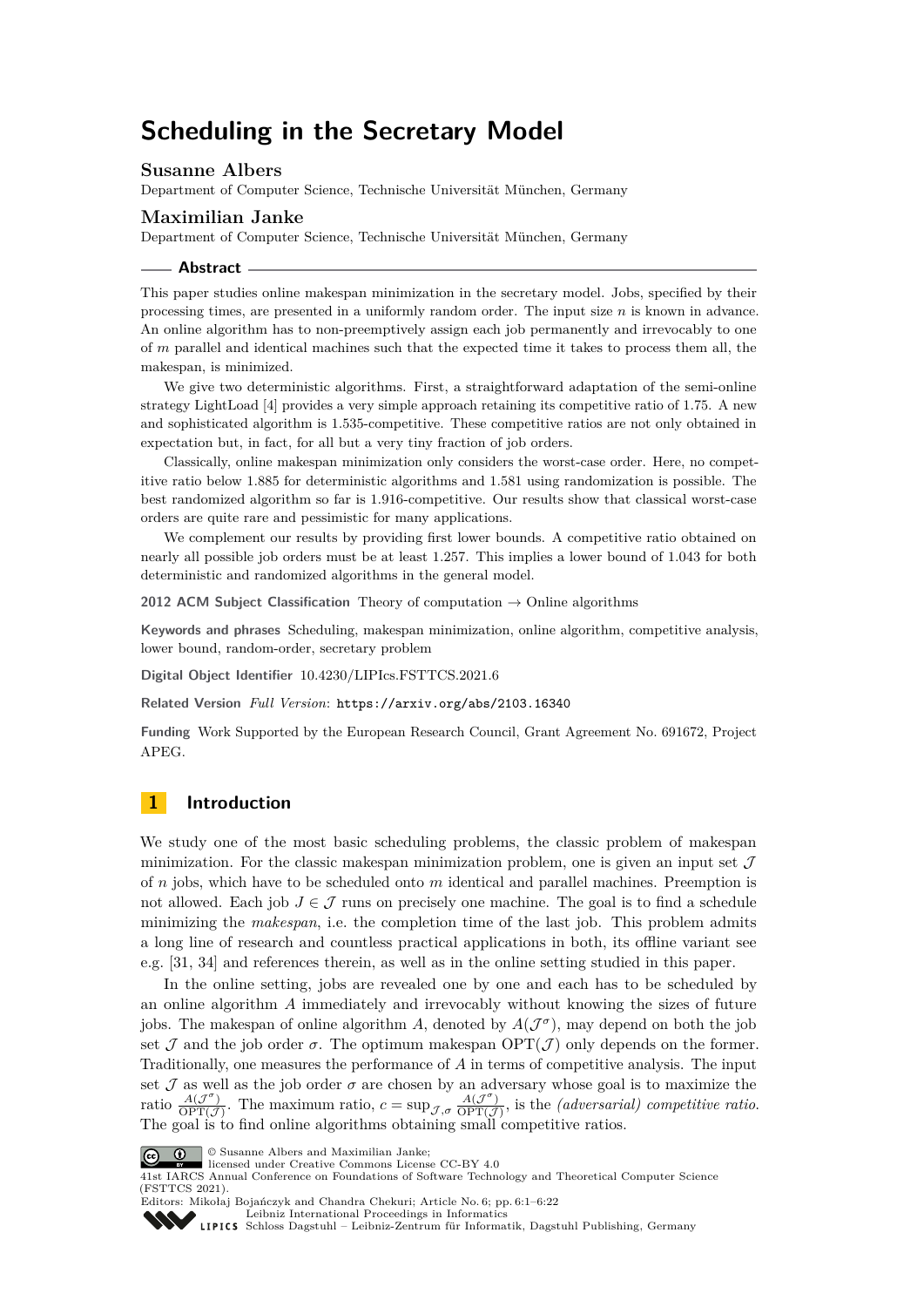# **6:2 Scheduling in the Secretary Model**

In the classical secretary problem, the goal is to hire the best secretary out of a linearly ordered set *S* of candidates. Its size *n* is known. Secretaries appear one by one in a uniformly random order. An online algorithm can only compare secretaries it has seen so far. It has to decide irrevocably for each new arrival whether this is the single one it wants to hire. Once a candidate is hired, future ones are automatically rejected even if they are better. The algorithm fails unless it picks the best secretary. Similar to makespan minimization this problem has been long studied, see [\[21,](#page-16-2) [24,](#page-16-3) [25,](#page-16-4) [35,](#page-16-5) [44,](#page-17-0) [46,](#page-17-1) [47\]](#page-17-2) and references therein.

This paper studies makespan minimization under the input model of the secretary problem. The adversary determines a job set of known size *n*. Similar to the secretary problem, these jobs are presented to an online algorithm *A* one by one in a uniformly random order. Again, *A* has to schedule each job without knowledge of the future. The expected makespan is considered. The *competitive ratio in the secretary (or random-order) model* is  $c = \sup_{\mathcal{J}} \mathbf{E}_{\sigma} \left[ \frac{A(\mathcal{J}^{\sigma})}{\text{OPT}(\mathcal{J}} \right]$  $\left[\frac{A(\mathcal{J}^{\sigma})}{\text{OPT}(\mathcal{J})}\right] = \sup_{\mathcal{J}} \frac{1}{n!} \sum_{\sigma \in S_n} \frac{A(\mathcal{J}^{\sigma})}{\text{OPT}(\mathcal{J})}$  $\frac{A(J)}{\text{OPT}(\mathcal{J})}$ , the maximum ratio between the expected makespan of *A* and the optimum makespan. The goal is again to obtain small competitive ratios.

We propose the term *secretary model* to set this result apart from [\[6\]](#page-15-1) where we provide a 1*.*8478-competitive where *n*, the number of jobs, is not known in advance. Not knowing *n* is quite restrictive and has never been considered in any other scheduling algorithm designed with random-order arrival in mind [\[3,](#page-15-2) [28,](#page-16-6) [51,](#page-17-3) [52\]](#page-17-4). We hope to raise attention to these two surprisingly different models. Even though for the adversarial model such information is useless; the secretary-model requires novel and significantly different approaches and leads to, as our results show, vastly better performance guarantees.

Frameworks similar to the secretary model received a lot of recent attention in the research community sparking the area of random-order analysis. Random-order analysis has been successfully applied to numerous problems such as matching [\[29,](#page-16-7) [36,](#page-16-8) [38,](#page-16-9) [48\]](#page-17-5), various generalizations of the secretary problem  $[9, 24, 25, 33, 35, 44, 46]$  $[9, 24, 25, 33, 35, 44, 46]$  $[9, 24, 25, 33, 35, 44, 46]$  $[9, 24, 25, 33, 35, 44, 46]$  $[9, 24, 25, 33, 35, 44, 46]$  $[9, 24, 25, 33, 35, 44, 46]$  $[9, 24, 25, 33, 35, 44, 46]$  $[9, 24, 25, 33, 35, 44, 46]$  $[9, 24, 25, 33, 35, 44, 46]$  $[9, 24, 25, 33, 35, 44, 46]$  $[9, 24, 25, 33, 35, 44, 46]$  $[9, 24, 25, 33, 35, 44, 46]$  $[9, 24, 25, 33, 35, 44, 46]$ , knapsack problems  $[10]$ , bin packing [\[42\]](#page-16-11), facility location [\[49\]](#page-17-6), packing LPs [\[43\]](#page-17-7), convex optimization [\[32\]](#page-16-12), welfare maximization [\[45\]](#page-17-8), budgeted allocation [\[50\]](#page-17-9) and recently scheduling [\[3,](#page-15-2) [6,](#page-15-1) [28,](#page-16-6) [51,](#page-17-3) [52\]](#page-17-4). We refer to the chapter [\[8\]](#page-15-5) for a general overview over random-order models.

For makespan minimization, the role of randomization is poorly understood. The lower bound of 1*.*581 from [\[14,](#page-15-6) [55\]](#page-17-10) is considered pessimistic and exhibits quite a big gap towards the best randomized ratio of 1*.*916 from [\[2\]](#page-15-7). A main consequence of the paper is that random-order arrival allows to beat the lower bound of 1*.*581. This formally sets the secretary model apart from the classical adversarial setting even if randomization is involved.

**Previous work.** Online makespan minimization and variants of the secretary problem have been studied extensively. We only review results most relevant to this work, beginning with the traditional deterministic adversarial setting. For *m* identical machines, Graham [\[31\]](#page-16-0) showed 1966 that the greedy strategy, which schedules each job onto a least loaded machine, is  $(2 - \frac{1}{m})$ -competitive. This was subsequently improved in a long line of research [\[27,](#page-16-13) [11,](#page-15-8) [37,](#page-16-14) [1\]](#page-15-9) leading to the currently best competitive ratio by Fleischer and Wahl [\[26\]](#page-16-15), which approaches 1.9201 for  $m \to \infty$ . Chen et al. [\[15\]](#page-15-10) presented a deterministic algorithm whose competitive ratio is at most  $(1 + \varepsilon)$ -times the optimum one, although the actual ratio remains to be determined. For general *m*, lower bounds are provided in [\[23,](#page-16-16) [12,](#page-15-11) [30,](#page-16-17) [53\]](#page-17-11). The currently best bound is due to Rudin III [\[53\]](#page-17-11) who shows that no deterministic online algorithm can be better than 1*.*88-competitive.

The role of randomization in this model is not well understood. The currently best randomized ratio of 1*.*916 [\[2\]](#page-15-7) barely beats deterministic guarantees. In contrast, the best lower bound approaches  $\frac{e}{e-1} > 1.581$  for  $m \to \infty$  [\[14,](#page-15-6) [55\]](#page-17-10). There has been considerable research interest in tightening these bounds.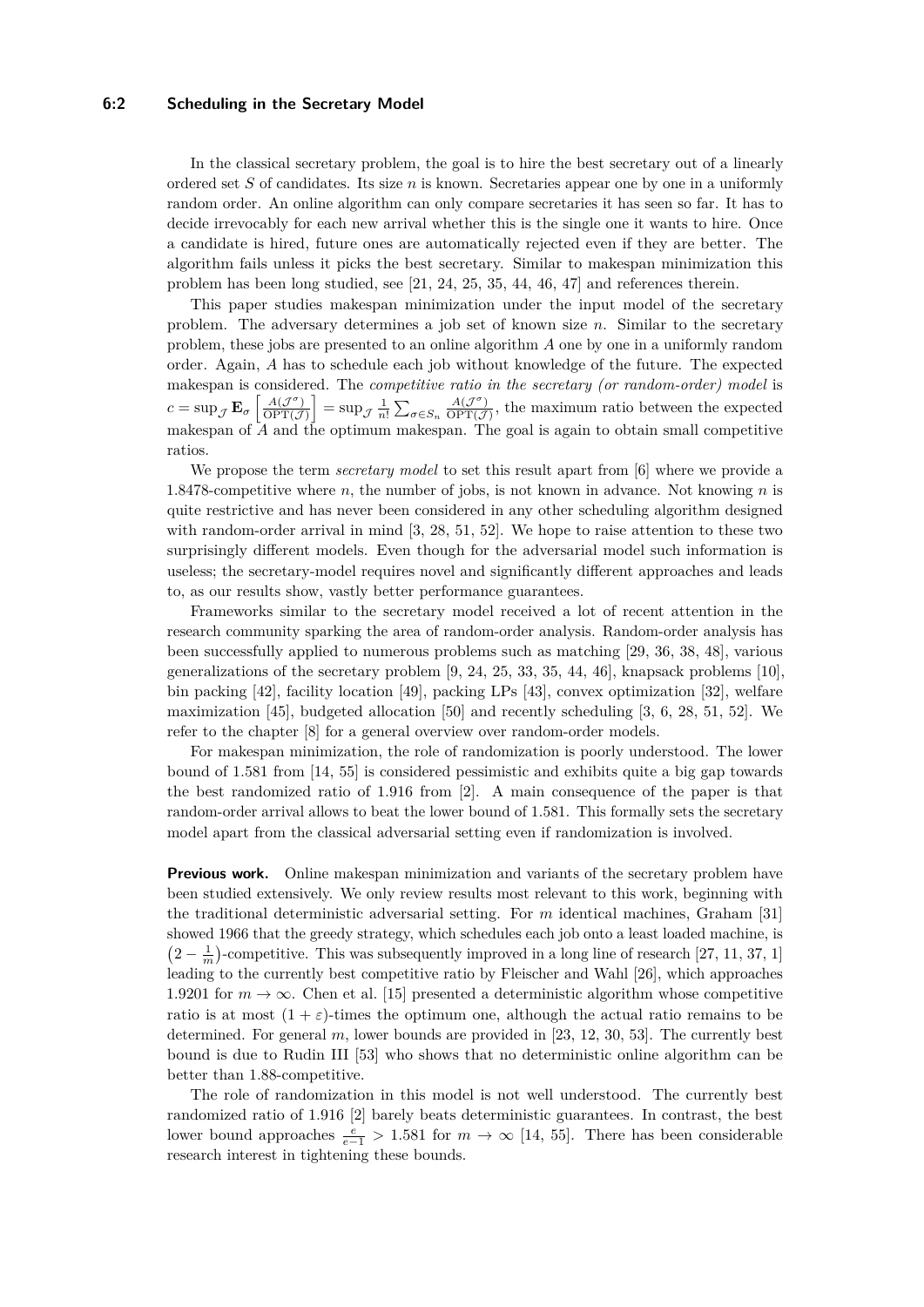### **S. Albers and M. Janke 6:3 6:3**

Recent results for makespan minimization consider variants where the online algorithm obtains extra resources. In semi-online settings, additional information on the job sequence is given in advance, such as the optimum makespan [\[13,](#page-15-12) [39\]](#page-16-18) or the total processing time of jobs [\[4,](#page-15-0) [16,](#page-15-13) [41,](#page-16-19) [40\]](#page-16-20). In the former model, the optimum competitive ratio lies in the interval [1*.*333*,* 1*.*5], see [\[13\]](#page-15-12), while for the latter the optimum competitive ratio is known to be 1*.*585 cf. [\[4,](#page-15-0) [40\]](#page-16-20). Taking this further, the advice complexity setting allows the algorithm to receive a certain number of advice bits from an offline oracle [\[5,](#page-15-14) [20,](#page-15-15) [41\]](#page-16-19). Other algorithms can migrate jobs [\[54\]](#page-17-12) or offer a buffer, which they use to reorder the job sequence [\[22,](#page-16-21) [41\]](#page-16-19).

The secretary problem is even older than scheduling [\[25\]](#page-16-4). We only summarize the work most relevant to this paper. Lindley [\[47\]](#page-17-2) and Dynkin [\[21\]](#page-16-2) first show that the optimum strategy finds the best secretary with probability  $1/e$  for  $n \to \infty$ . Recent research focusses on many variants, among others generalizations to several secretaries [\[7,](#page-15-16) [44\]](#page-17-0) or even matroids [\[9,](#page-15-3) [24,](#page-16-3) [46\]](#page-17-1). A modern version considers adversarial orders but allows prior sampling [\[18,](#page-15-17) [35,](#page-16-5) [8,](#page-15-5) [33\]](#page-16-10). Related models are prophet inequalities and the game of googol [\[17,](#page-15-18) [19\]](#page-15-19).

So far, little is known for scheduling in the secretary model. Osborn and Torng [\[52\]](#page-17-4) prove that Graham's greedy strategy is still not better than 2-competitive for  $m \to \infty$ . We study makespan minimization in the restricted random-order model where *n* is not known in advance [\[6\]](#page-15-1) and the dual problem, Machine Covering, in the secretary model [\[3\]](#page-15-2). Molinaro [\[51\]](#page-17-3) studies a very general scheduling problem. His algorithm uses *n* to restart itself after half the jobs are seen and has expected makespan  $(1 + \varepsilon)$ OPT +  $O(\log(m)/\varepsilon)$ . Göbel et al. [\[28\]](#page-16-6) study scheduling on a single machine where the goal is to minimize weighted completion times. Their competitive ratio is  $O(\log(n))$  whereas they show that adversarial models allow no sublinear competitive ratios.

**Our contribution.** We study makespan minimization for the secretary (or random-order) model in depth. We show that basic sampling ideas allow to adapt a fairly simple algorithm from the literature [\[4\]](#page-15-0) to be 1*.*75-competitive. A more sophisticated algorithm vastly improves this competitive ratio to 1*.*535. Both algorithms are deterministic. This ratio of 1*.*535 beats all lower bounds for adversarial scheduling, including the bound of 1*.*582 for randomized algorithms. [\[14,](#page-15-6) [55\]](#page-17-10)

Our main results focus on large number of machines,  $m \to \infty$ . This is in line with most recent adversarial results [\[3,](#page-15-2) [2,](#page-15-7) [26\]](#page-16-15) and all random-order scheduling results [\[6,](#page-15-1) [28,](#page-16-6) [51,](#page-17-3) [52\]](#page-17-4), excluding [\[28\]](#page-16-6) who study scheduling on one machine. While adversarial guarantees are known to improve for small numbers of machines, nobody has ever, to the best of our knowledge, explored guarantees for random-order arrival on small number of machines. We prove that our simple algorithm is  $(1.75 + O(\frac{1}{\sqrt{m}}))$ -competitive. Explicit bounds on the term hidden in the O-notation are provided. This result indicates that the focus of contemporary analyses on the limit case is sensible and does not hide unreasonably large terms.

All upper bounds in this paper abide to the stronger measure of *nearly competitiveness* from [\[6\]](#page-15-1). An algorithm is required to achieve its competitive ratio not only in expectation but on nearly all input permutations. Thus, input sequences where the competitive ratios are not obtained can be considered extremely rare and pathological. Moreover, we require worst-case guarantees even for such pathological inputs. This is relevant to practical applications, where we do not expect fully random inputs. Both algorithms hold up to this stronger measure of nearly competitiveness.

A basic approach in secretary models uses sampling statistics; a small part of the input allows to predict the rest. Sampling lets us include techniques from semi-online and advice settings with two further challenges. On the one hand, the advice is imperfect and may be, albeit with low probability, totally wrong. On the other hand, the advice has to be learned,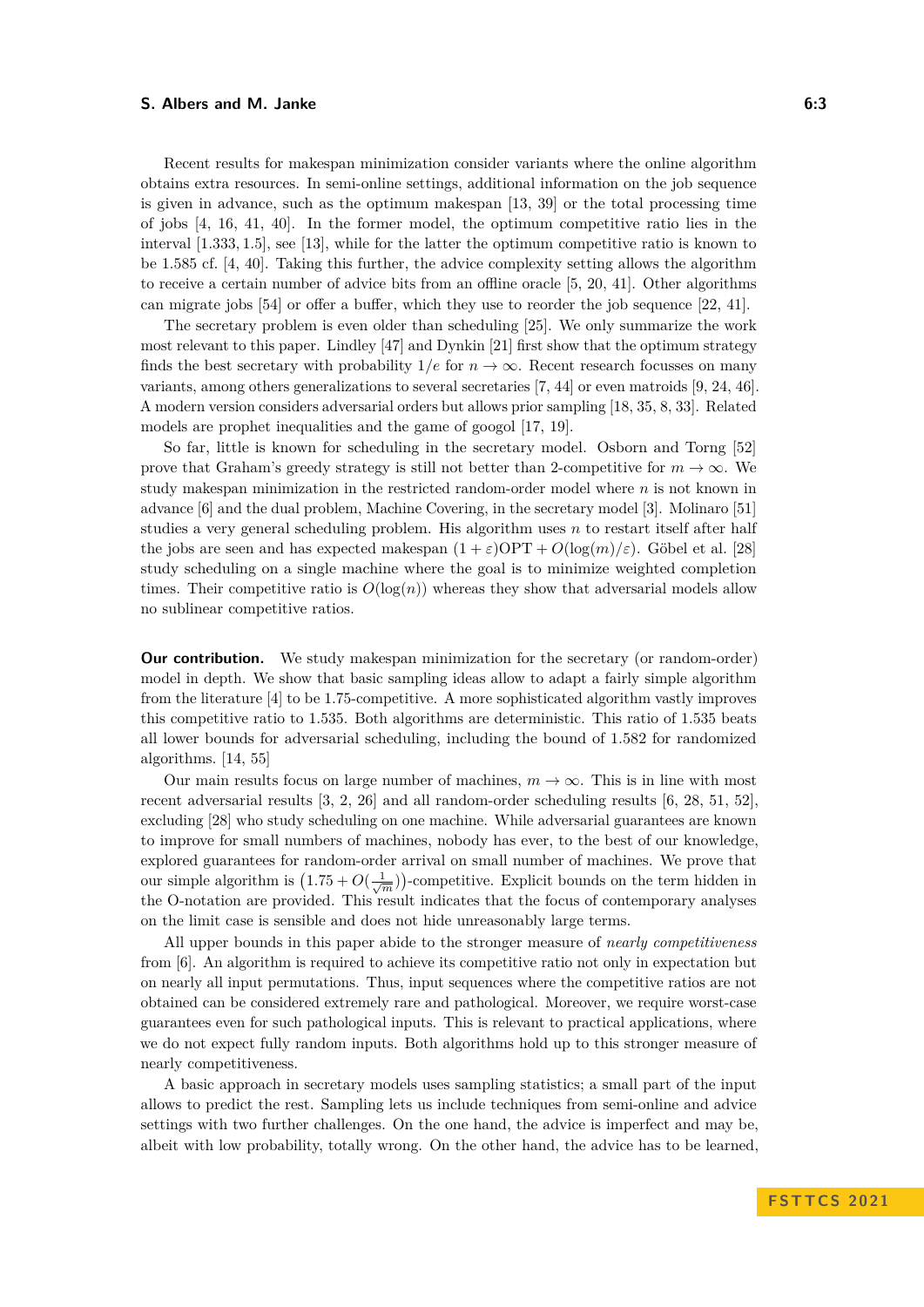# **6:4 Scheduling in the Secretary Model**

rather than being available right from the start. In the beginning "mistakes" cannot be avoided. This makes it impossible to adapt better semi-online algorithms than LightLoad, namely [\[33,](#page-16-10) [16,](#page-15-13) [41,](#page-16-19) [40\]](#page-16-20) to our model. These algorithms need to know the total processing volume right from the start. The advanced algorithm in this paper out-competes the optimum competitive ratio of 1*.*585 these semi-online algorithms can achieve [\[1,](#page-15-9) [40\]](#page-16-20). We conjecture that this is not possible for order oblivious algorithms that solely use sampling. Order oblivious algorithms first observe a random sample and then treat the input sequence in an adversarial order [\[8,](#page-15-5) [33\]](#page-16-10). Our analysis indicates that LightLoad can be adapted as an order-oblivious algorithm. The 1*.*535-competitive algorithm does not maintain its competitive ratio in such a setting.

The 1*.*535-competitive main algorithm is based on a modern point of view, which, analogous to kernelization, reduces complex inputs to sets of critical jobs. A set of critical jobs is estimated using sampling. Critical jobs impose a lower bound on the optimum makespan. If the bound is high, an enhanced version of Graham's greedy strategy suffices; called the Least-Loaded-Strategy. Else, it is important to schedule critical jobs correctly. The Critical-Job-Strategy, based on sampling, estimates the critical jobs and schedules them ahead of time. An easy heuristic suffices due to uncertainty involved in the estimates. Uncertainty poses not only the main challenge in the design of the Critical-Job-Strategy. On a larger scale, it also makes it hard to decide, which of the two strategies to use. Sometimes the Critical-Job-Strategy is chosen wrongly. These cases comprise the crux of the analysis and require using random-order arrival in a novel way beyond sampling.

The analyses of both algorithms follow three steps, which leads to the situation depicted in Figure [1.](#page-3-0) In the first step, adversarial analyses give worst-case guarantees and take care of *simple job sets*. These simple sets lack structure to be exploited via random reordering but do not pose problems to online algorithms. We thus are reduced to non-simple inputs. Nonsimple random sequences have useful properties with high probability. They are "sampleable" and do not have too many problematic jobs clustered at the end of the sequence. A second step formalizes this, introducing *stable sequences*. Non-stable sequences are rare and negligible, we are thus reduced to stable sequences. The third step is a classical adversarial analysis that uses the properties of stable sequences to again establish worst-case guarantees.

The paper concludes with lower bounds. We show that no algorithm, deterministic or randomized, is better than nearly 1*.*257-competitive. This immediately implies a lower bound of 1*.*043 in the general secretary model.

**Notation.** We use the notation  $[\mathcal{J}]$  or  $[\mathcal{J}^{\sigma}]$  to highlight values that depend on the job set  $\mathcal{J}$ or the ordered job sequence  $\mathcal{J}^{\sigma}$ . Such appendage is omitted when the dependency needs not be highlighted. In similar vein, we may write OPT for  $\text{OPT}(\mathcal{J})$ .

<span id="page-3-0"></span>

**Figure 1** The lay of the land in our analysis. The algorithm is  $(c + \varepsilon)$ -competitive on simple and stable sequences. Only the small unstable remainder (hashed) is problematic. Dashed lines mark orbits under the action of the permutation group  $S_n$ . Simple sequences stay simple under permutation. Non-simple orbits have at most an *ε*-fraction, which is unstable (hashed). Thus, the algorithm is  $(c + \varepsilon)$ -competitive with probability at least  $1 - \varepsilon$  after random permutation.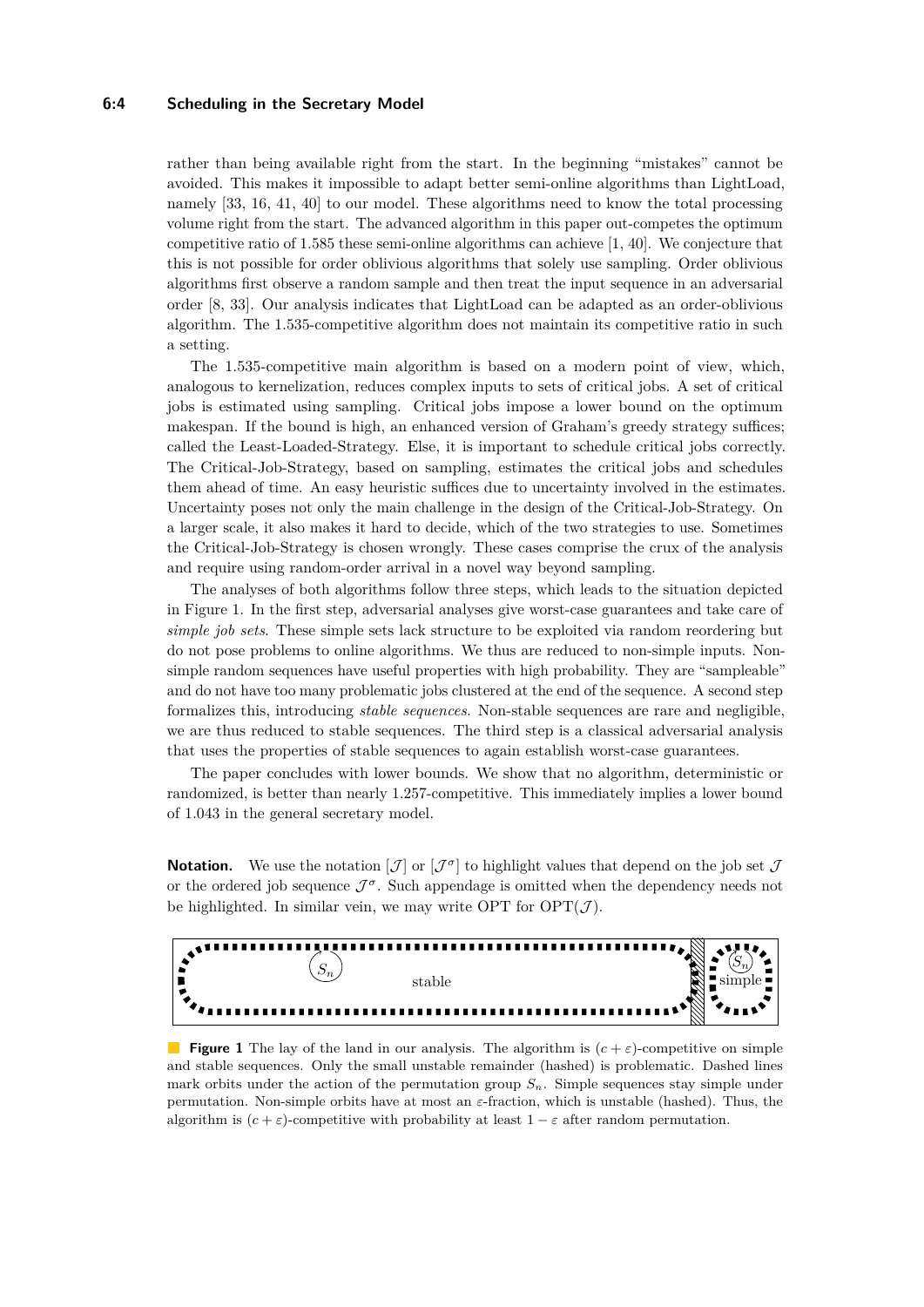### **S. Albers and M. Janke 6:5**

# **2 A strong measure of random-order competitiveness**

Consider a job set  $\mathcal{J} = \{J_1, \ldots, J_n\}$  $\mathcal{J} = \{J_1, \ldots, J_n\}$  $\mathcal{J} = \{J_1, \ldots, J_n\}$  of known size *n*. Each job is fully defined<sup>1</sup> by its non-negative size (or processing time)  $p_1, \ldots, p_n$ . Let  $S_n$  be the group of permutations of the integers from 1 to *n*, which we consider a probability space under the uniform distribution. We pick each permutation with probability  $1/n!$ . Each permutation  $\sigma \in S_n$ , called an *order*, gives us a *job sequence*  $\mathcal{J}^{\sigma} = J_{\sigma(1)}, \ldots, J_{\sigma(n)}$ . Recall that traditionally an online algorithm *A* is called *c*-*competitive* for some  $c \geq 1$  if we have for all job sets  $\mathcal{J}$  and job orders  $\sigma$  that  $A(\mathcal{J}^{\sigma}) \leq c\text{OPT}(\mathcal{J})$ . We call this the *adversarial model*.

In the *secretary model* we consider the expected makespan of *A* under a uniformly random job order, i.e.  $\mathbf{E}_{\sigma \sim S_n}[A(\mathcal{J}^{\sigma})] = \frac{1}{n!} \sum_{\sigma \in S_n} A(\mathcal{J}^{\sigma})$ . We use the term *secretary model*, to distinguish this setting from the *random-order model* in [\[6\]](#page-15-1) where the input size *n* is not known in advance. The algorithm *A* is *c-competitive in the secretary model* if we have  $\mathbf{E}_{\sigma \sim S_n}[A(\mathcal{J}^{\sigma})] \leq c\text{OPT}(\mathcal{J})$  for all input sets  $\mathcal{J}$ .

The secretary model tries to lower the impact of particularly badly ordered sequences by looking at competitive ratios only in expectation. Interestingly, the scheduling problem allows for a stronger measure of random-order competitiveness for large *m*, called *nearly competitiveness* [\[6\]](#page-15-1). One requires the given competitive ratio to be obtained on nearly all sequences – not only in expectation – as well as a bound on the adversarial competitive ratio as well. We recall the definition and the main fact, that an algorithm is already *c*-competitive in the secretary model if it is nearly *c*-competitive.

▶ **Definition 1.** *A deterministic online algorithm A is called* nearly *c*-competitive *if the following two conditions hold.*

- *The algorithm A achieves a constant competitive ratio in the adversarial model.*
- *For every*  $\epsilon > 0$ , we can find  $m(\epsilon)$  such that for all machine numbers  $m > m(\epsilon)$  and all *job sets*  $\mathcal J$  *there holds*  $\mathbf{P}_{\sigma \sim S_n}[A(\mathcal{J}^{\sigma}) \geq (c+\varepsilon)OPT(\mathcal{J})] \leq \varepsilon$ .

<span id="page-4-3"></span>▶ **Lemma 2.** *If a deterministic online algorithm is nearly c-competitive, then it is c-competitive in the secretary model for*  $m \to \infty$ , *i.e. for its competitive ratio*  $c_m$  *on*  $m$  *machines holds*  $\lim_{m \to \infty} c_m = c.$ 

# <span id="page-4-2"></span>**3 Basic properties**

Let us fix an input set  $\mathcal J$ . Graham [\[31\]](#page-16-0) establishes that his greedy strategy is 2-competitive. He considers the *average load*  $L = L[\mathcal{J}] = \frac{1}{m} \sum_{i=1}^{m} p_i$ , which is the same for any schedule of the jobs in  $\mathcal{J}$ , and the maximum size of any job  $p_{\text{max}} = \max_i p_i$ . Both are lower bounds for OPT. Indeed, even the best schedule cannot have all machines loads below average, i.e. smaller than  $L$ , and the machine containing the largest job has load at least  $p_{\text{max}}$ . Now, Graham observes that the smallest load in any schedule cannot exceed the average load *L*. Greedily using the least loaded machine causes makespan at most  $L + p_{\text{max}} \leq 20$ PT. The greedy strategy is thus 2-competitive.

Graham's argument builds the foundation for subsequent work on scheduling problems. The following proposition guarantees a (small) constant adversarial ratio for almost every sensible random-order algorithm, which is necessary for obtaining nearly competitiveness.

<span id="page-4-1"></span><span id="page-4-0"></span><sup>1</sup> We propose for completeness that jobs of similar size are indistinguishable. A unique identification, say the index or a hash value, could in theory be used to derandomize a randomized algorithm. All of the results in this paper hold independently of whether such identification is possible.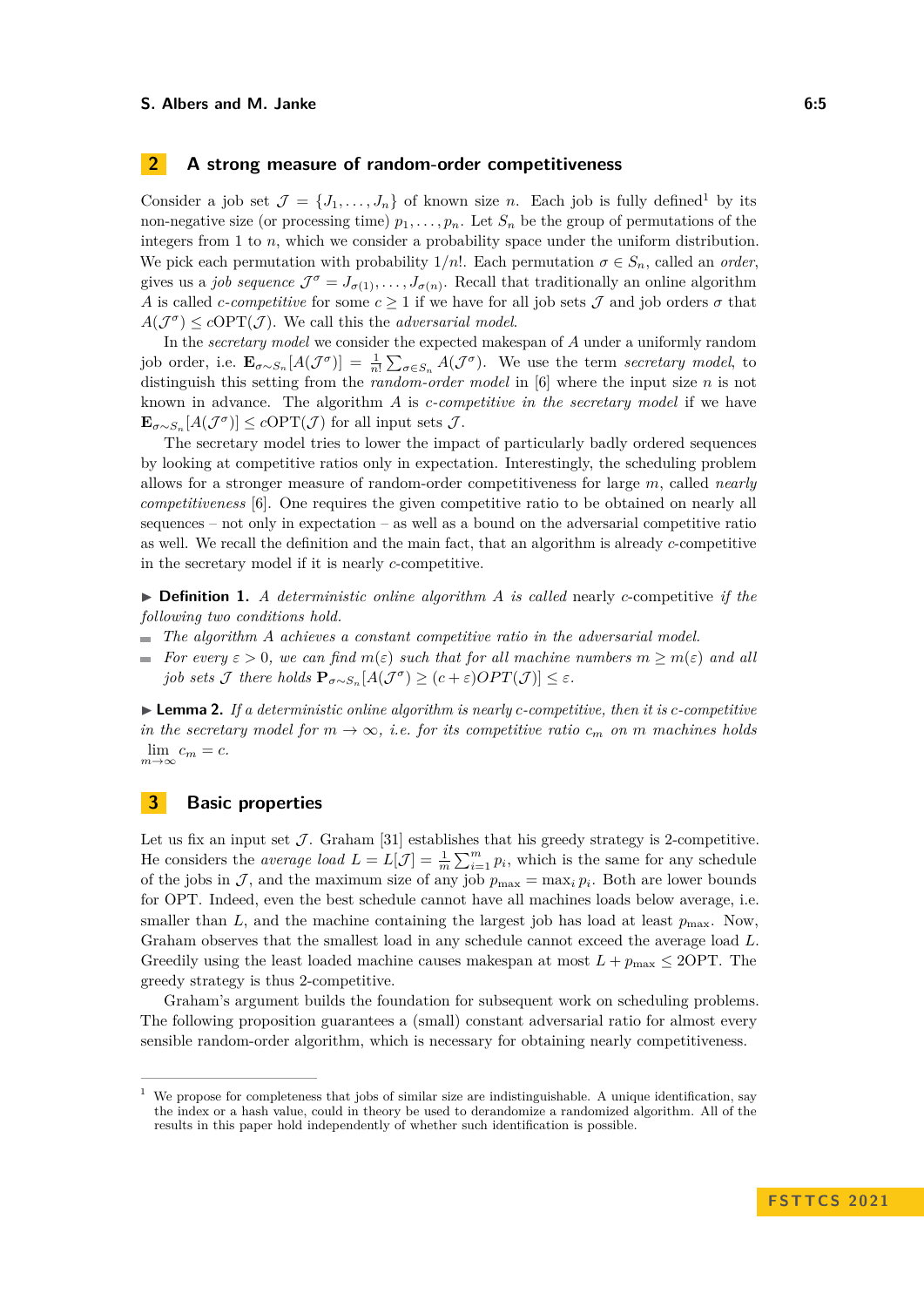▶ **Proposition 3.** *Assume job J is scheduled on a machine M such that at most i*−1 *machines have strictly smaller load than M. Then load of M is at most*  $\left(\frac{m}{m-i} + 1\right) OPT$  *afterwards.* 

**Proof.** Let *l* be the load of *M* prior to receiving job *J*. By assumption at least  $m-i$  machines have load *l*. Thus  $L \geq \frac{m-i}{m}l$ . We schedule job *J* of size at most OPT on machine *M* of load at most  $l \leq \frac{m}{m-i} L \leq \frac{m}{m-i} \text{OPT}$ . The resulting load is at most  $\left(\frac{m}{m-i} + 1\right) OPT$ .

The previous result cannot be improved in general. The most difficult adversarial sequences have  $L \approx p_{\text{max}} \approx \text{OPT}$ . Random-order arrival faces further challenges. Certain degenerate sequences, where few jobs carry all the load, are not suited for reordering arguments. See Figure [2.](#page-5-0) This "degeneracy" is measured by  $R(\mathcal{J}) = \min(\frac{L}{p_{\text{max}}}, 1)$ . Adapting the previous arguments we obtain the following result, which indicates good performance in almost all situations if  $R(\mathcal{J})$  is small.

<span id="page-5-1"></span>▶ **Proposition 4.** *Let M be a machine such that at most i* − 1 *machines have strictly smaller load than M. If M receives a job, its load is at most*  $\left(\frac{m}{m-i}R(\mathcal{J})+1\right)$  *OPT afterwards.* 

**Proof.** Adapt the previous proof using that  $L \leq R(\mathcal{J})$  OPT.

Proposition [3](#page-4-1) and [4](#page-5-1) form the basis of our analyses. They give conditions when to use the Least-Loaded-Strategy in the main algorithm, establish most of our worst-case guarantees and explain why we can exclude simple sequences like the one in Figure [2.](#page-5-0) In the full paper, we generalize these propositions further, which is required for the main algorithm.

<span id="page-5-0"></span>**Figure 2** A surprisingly difficult sequence for random-order arguments. The big job carries most of the processing volume. Other jobs are negligible. Thus, all permutations look basically the same. Such "simple" job sets need to be excluded before the main analysis.

# <span id="page-5-3"></span>**3.1 Sampling for Scheduling Problems**

We now explain how we use sampling in the secretary model. Consider any input permutation  $\mathcal{J}^{\sigma} = J_{\sigma(1)} \dots J_{\sigma(n)}$ . A standard technique is to sample the  $\varphi$ -fraction of jobs,  $J_{\sigma(1)} \ldots J_{\sigma(\lceil \varphi_n \rceil)}$ , to make predictions about  $\mathcal{J}^{\sigma}$ . The previous section gives two prime candidates for sampling which relate to OPT, namely *L* and  $p_{\text{max}}$ . Directly "sampling" OPT is futile.

The size  $p_{\text{max}}$  is best estimated by  $p_{\text{max}}^{\varphi t} = \max(p_{\sigma(t')} | \sigma(t') < \varphi n + 1)$ . This corresponds to how we try to estimate the best secretary in the secretary-problem. Of course,  $p_{\text{max}}^{\varphi t}$ may vastly underestimate  $p_{\text{max}}$ . If the sequence contains only a single huge job, this job is unlikely to be observed in the sample. Still, only very few jobs can have size exceeding  $p_{\text{max}}^{\varphi t}$  on random-order sequences; only  $1/\varphi$  in expectation. The main algorithm uses reserve machines to catch these "exceptional" jobs.

For *L* we can get an unbiased<sup>[2](#page-5-2)</sup> estimator from the sample:  $L_{\varphi} = \frac{1}{\varphi m} \sum_{\sigma(t) \leq \varphi n} p_i$ . Of course, we still need to determine how close  $L_\varphi$  is to *L*. Can we say that with high probability  $L_{\varphi} \approx L$ ? For the sequence in Figure [2](#page-5-0) such a statement cannot be true. The main observation

<span id="page-5-2"></span><sup>&</sup>lt;sup>2</sup> The estimator is unbiased, i.e.  $E[L_{\varphi}] = L$ , if  $\varphi n$  is a natural number. For general *n*, we could have replaced the factor  $\frac{1}{\varphi m}$  in the definition of  $L_{\varphi}$  by the more complicated expression  $\frac{n}{\lceil \varphi n \rceil m}$ .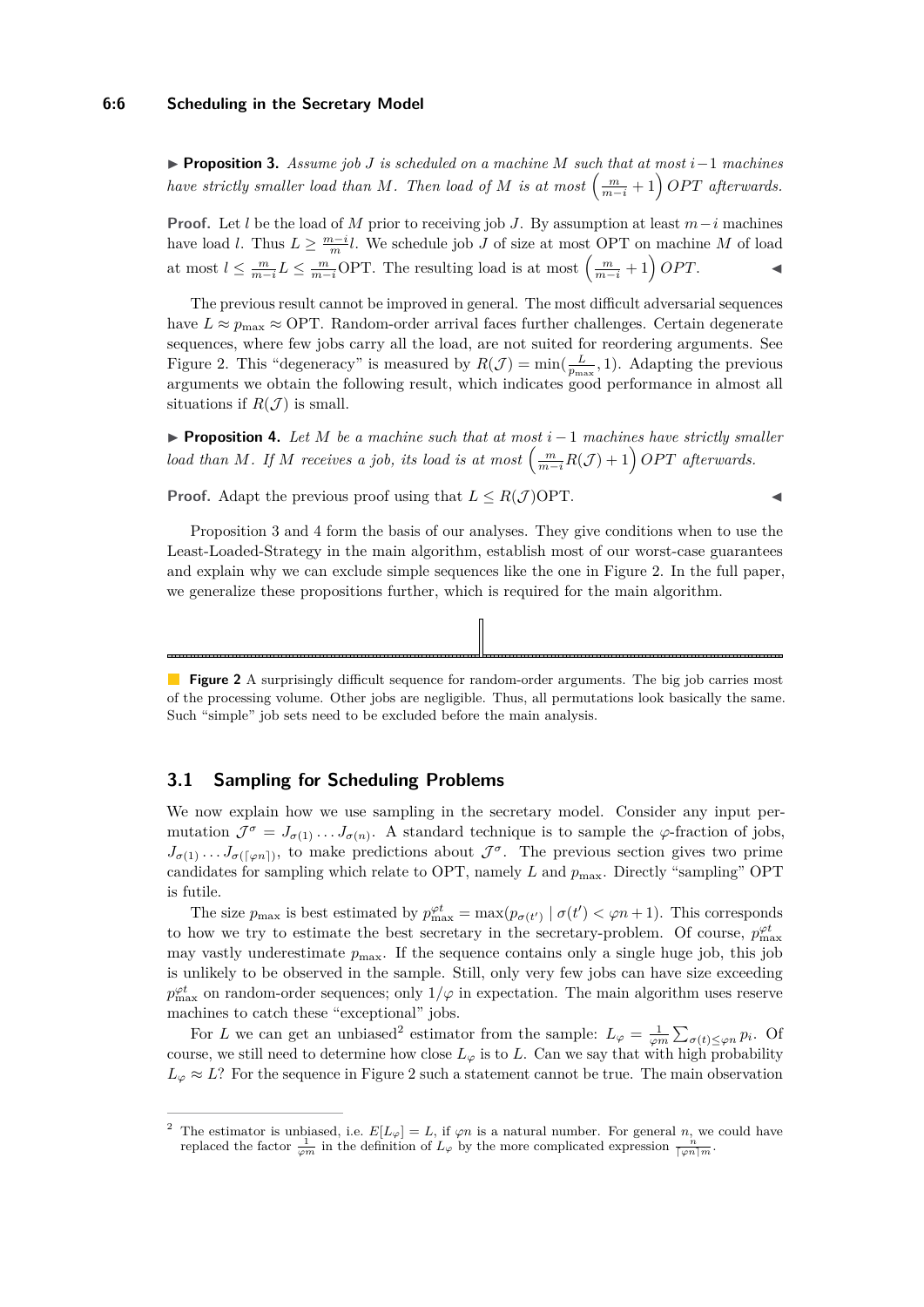

**Figure 3** A graphic depicting the average load over time on the classical lower bound sequence from [\[1\]](#page-15-9) for 40, 400 and 4000 machines. The dashed line corresponds to the original adversarial order. The three solid lines, corresponding to random permutations, clearly approximate a straight line. Thus, sampling allows to predict the (final) average load.

is that these counterexamples tend to have a small value  $R(\mathcal{J})$ . Given a lower bound  $R_{\text{low}} > 0$ on  $R(\mathcal{J})$  the following Load Lemma establishes  $L_{\varphi} \approx L$ . We have seen in the previous section that sequences with  $R(\mathcal{J}) < R_{\text{low}}$  pose no major obstruction. The results in the previous section guarantee arbitrarily good performance if we choose  $R_{\text{low}} > 0$  small enough.

The Load Lemma is quite potent and thus fundamental to random-order makespan minimization. It may be somewhat surprising to researchers on related problems since it makes implicit use of having non-small input sizes. Note that for our problem small inputs of size less than *m* are trivially scheduled optimally.

<span id="page-6-0"></span>▶ **Lemma 5** (Load Lemma [\[6\]](#page-15-1)). *Let*  $R_{\text{low}} = R_{\text{low}}(m) > 0, 1 ≥ \varphi = \varphi(m) > 0$  and  $\varepsilon = \varepsilon(m) > 0$  *be three functions in m* such that  $\varepsilon^{-4} \varphi^{-1} R_{\text{low}}^{-1} = o(m)$ *. Then there exists a variable*  $m(R_{\text{low}}, \varphi, \varepsilon)$ *, depending on these three functions, such that for*  $m \geq m(R_{\text{low}}, \varphi, \varepsilon)$ *machines and all job sets*  $\mathcal{J}$  *with*  $R(\mathcal{J}) \geq R_{\text{low}}$  *and*  $|\mathcal{J}| \geq m$ *:* 

$$
\mathbf{P}_{\sigma \sim S_n} \left[ \left| \frac{L_{\varphi}[\mathcal{J}^{\sigma}]}{L[\mathcal{J}]} - 1 \right| \geq \varepsilon \right] < \varepsilon.
$$

A less general version of the Load Lemma already appeared in [\[6\]](#page-15-1). While the Load Lemma gives only asymptotic guarantees simulations show that it requires not very large numbers of machines. Figure [4](#page-9-0) shows the expected value of  $\vert$  $\frac{L_{1/4}[\mathcal{J}^{\sigma}]}{L[\mathcal{J}]} - 1$  on a suitable benchmark sequence.

For our more sophisticated algorithm we also use sampling to estimate the size of critical jobs. Consider a job class C of size  $n_c \in O(m)$ . A consequence of Chebyshev's inequality, detailed in the full version, shows that we can estimate  $n<sub>C</sub>$  up to an additive summand of  $m^{3/4}$  after sampling a  $\frac{1}{\log(m)}$ -fraction of the sequence. In fact the load lemma is proven by sampling job classes obtained through geometric rounding.

# **4 A simple 1***.***75-competitive algorithm**

We modify the semi-online algorithm LightLoad from the literature to obtain a very simple nearly 1.75-competitive algorithm. For any  $0 \le t \le n$ , let  $M_{mid}^t$  be a machine having the  $\lfloor m/2 \rfloor$ -lowest load at time *t*, i.e. right before job  $J_{t+1}$  is scheduled. Let  $l_{mid}^t$  be its load and let  $l_{\text{low}}^t$  be the smallest load of any machine.

Let  $\delta = \delta(m)$  be a certain *margin of error* our algorithm allows. It is optimal to set  $\delta = 0$ but then the analysis requires a generalization of the result in [\[4\]](#page-15-0). In order for our main result to be self-contained one may set  $\delta = \frac{1}{\log(m)}$ , which allows to use results from [\[4\]](#page-15-0) as a black box.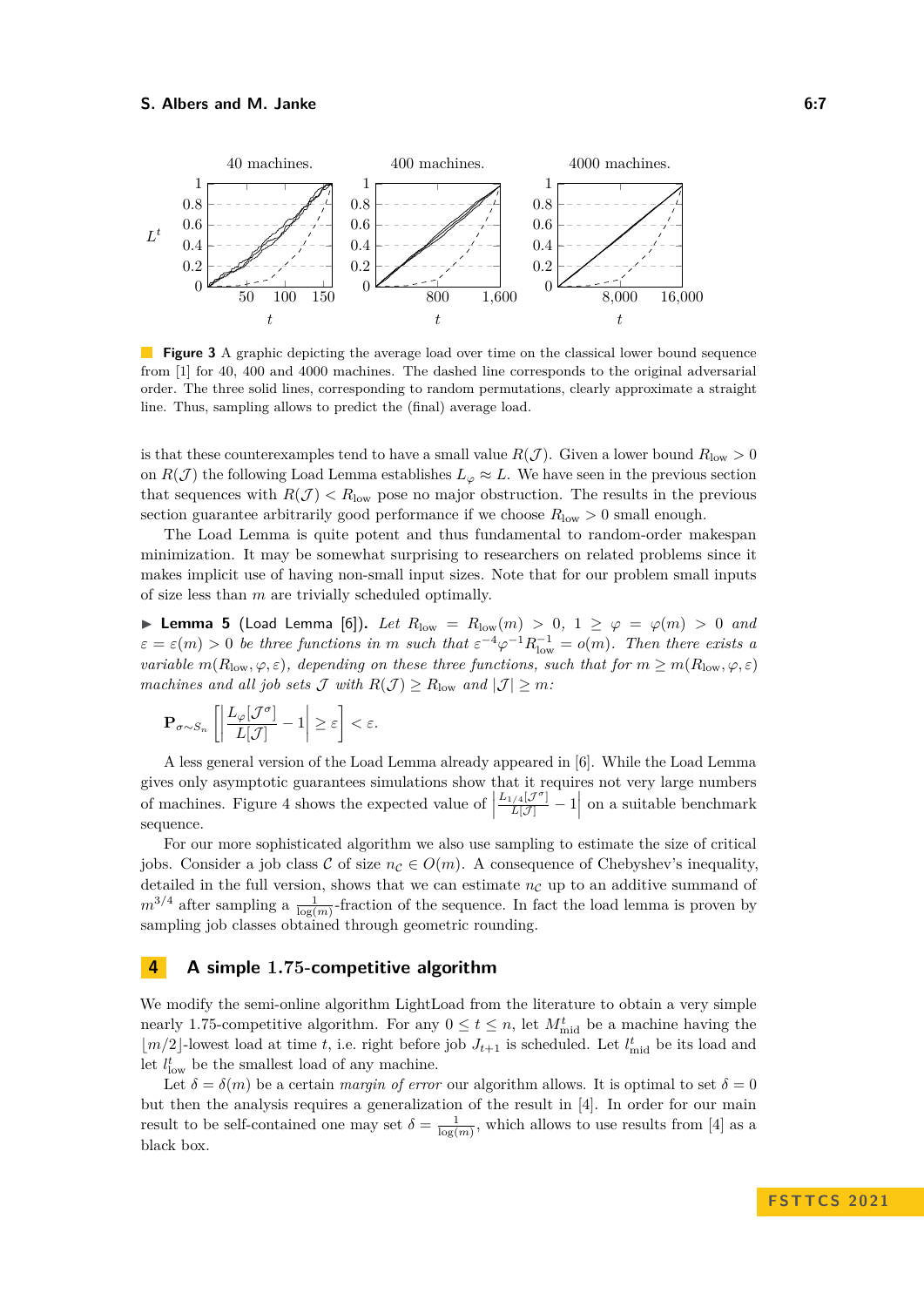Given an input sequence  $\mathcal{J}^{\sigma}$  we know from Section [3](#page-4-2) that  $\hat{L}_{pre} = \hat{L}_{pre}[\mathcal{J}^{\sigma}] = \frac{L_{1/4}[\mathcal{J}^{\sigma}]}{1-\delta}$ 1−*δ* provides a good estimate of the (final) average load  $L = \frac{1}{m} \sum_{i=1}^{m} p_i$ . We use the index "pre" since our main algorithm later will use a slightly different guess  $\hat{L}$ . Consider the following adaptation LightLoadROM of the algorithm LightLoad from Albers and Hellwig [\[4\]](#page-15-0).

|  |  | <b>Algorithm 1</b> The algorithm LightLoadROM. |
|--|--|------------------------------------------------|
|  |  |                                                |

- 1: Let  $J_t$  be the job to be scheduled and let  $p_t$  be its size.
- $2:$  if  $t < n/4$  or  $l_{\rm low}^{t-1} \leq 0.25\hat{L}_{\rm pre}$  or  $l_{\rm mid}^{t-1} + p_t > 1.75\hat{L}_{\rm pre}$  then
- 3: Schedule  $J_t$  on any least loaded machine;
- 4: **else** schedule  $J_t$  on  $M_{\text{mid}}^{t-1}$ ;

▶ Remark 6. The first condition in the **if**-statement,  $t < n/4$ , already implies  $l_{\text{low}}^{t-1} \leq 0.25\hat{L}_{\text{pre}}$ and is thus technically superfluous. We added it to clarify that LightLoadROM can be implemented as an online algorithm and only needs to know  $\hat{L}_{\text{pre}}$  once  $t \ge n/4$ .

If we replace  $\hat{L}_{\text{pre}}$  in the previous pseudocode by the average load  $L$ , we recover the semi-online algorithm LightLoad for makespan minimization, which has been analyzed by Albers and Hellwig [\[4\]](#page-15-0). They show that the algorithm is 1.75-competitive for  $L = \hat{L}_{pre}$ . We can show that the algorithm can also be used for general values  $\hat{L} \approx L$ . The performance gracefully decreases with  $|L - \hat{L}_{pre}|$ .

<span id="page-7-1"></span>▶ **Theorem 7.** *Let* J *σ be any (ordered) input sequence. The makespan of* LightLoadROM *on*  $\mathcal{J}^{\sigma}$  *is at most* 1.75  $\left(1 + \frac{|\hat{L}_{pre}[\mathcal{J}^{\sigma}] - L|}{L}\right)$  $\frac{\mathcal{J}^{\sigma}[-L]}{L}$  OPT.

**Proof Sketch.** For  $\hat{L}_{pre} = L$ , this is the main result in [\[4\]](#page-15-0).

It For  $\hat{L}_{pre} \geq L$ , we can reduce ourselves to the case  $\hat{L}_{pre} = L$ . Consider any machine M in the optimum schedule of  $\mathcal J$  that has load  $l_M < \max(\hat{L}_{pre}, \text{OPT})$ . We assign an additional job  $J_M$  of size  $p_M = \max(\hat{L}_{pre}, \text{OPT}(\mathcal{J})) - l_M$  to this machine. For the resulting job set  $\mathcal{J}'$  clearly  $\text{OPT}(\mathcal{J}') = L(\mathcal{J}') = \max(\hat{L}_{pre}, \text{OPT})$ . We can apply the main result of [\[4\]](#page-15-0) to see that LightLoad has makespan at most  $1.75 \max(\hat{L}_{pre}, \text{OPT}(\mathcal{J}))$  if it first schedules the jobs  $\mathcal{J}^{\sigma}$  (in order  $\sigma$ ) followed by the additional jobs. But on the prefix  $\mathcal{J}^{\sigma}$  LightLoad behaves precisely like LightLoadROM on input  $\mathcal{J}^{\sigma}$ . Thus, LightLoadROM has makespan at most 1.75  $\max(\hat{L}_{pre}[\mathcal{J}^{\sigma}], \text{OPT}(\mathcal{J}))$ . Then, the theorem follows for  $\hat{L}_{pre} \geq L$  since  $\hat{L}_{pre} \leq$  $(1 + \frac{\hat{L}_{pre} - L}{L})L \leq (1 + \frac{|\hat{L}_{pre}[\mathcal{J}^{\sigma}] - L|}{L})$  $\frac{\mathcal{J}^{\circ}\left]-L\right|}{L}$ )OPT.

If  $\hat{L}_{pre} \leq L$ , the statement of the theorem still holds. can be derived similar to the analysis in [\[4\]](#page-15-0). Unfortunately, it cannot be immediately deduced from their results. Instead, their proofs need to be adapted. We sketch the necessary adaptations in the full version.  $\blacktriangleleft$ 

The previous theorem already establishes a constant adversarial competitive ratio of 7. Use that  $0 \leq \hat{L}_{pre} \leq L_{1/4} \leq 4L$  implies  $|\hat{L}_{pre}[\mathcal{J}^{\sigma}] - L| \leq 3L$ . We can improve this result, most importantly, if  $R(\mathcal{J})$  is small.

<span id="page-7-2"></span>▶ **Lemma 8.** *For any (ordered) job sequence* J *σ the makespan of* LightLoadROM *is at most*  $(1 + 2R(\mathcal{J}))$  OPT $(\mathcal{J})$ *. In particular, it is at most* 3 OPT $(\mathcal{J})$  *in general and at most* 1.75 OPT $(\mathcal{J})$  *for*  $R(\mathcal{J}) < 3/8$ *.* 

**Proof.** Since LightLoadROM only considers the least or the  $\lfloor m/2 \rfloor$ -th least loaded machine, the lemma follows from Proposition [4.](#page-5-1)

<span id="page-7-0"></span>We now establish the competitive ratio of LightLoadROM in the strong model of nearly competitiveness. Corollary [10](#page-8-0) follows immediately by Lemma [2.](#page-4-3)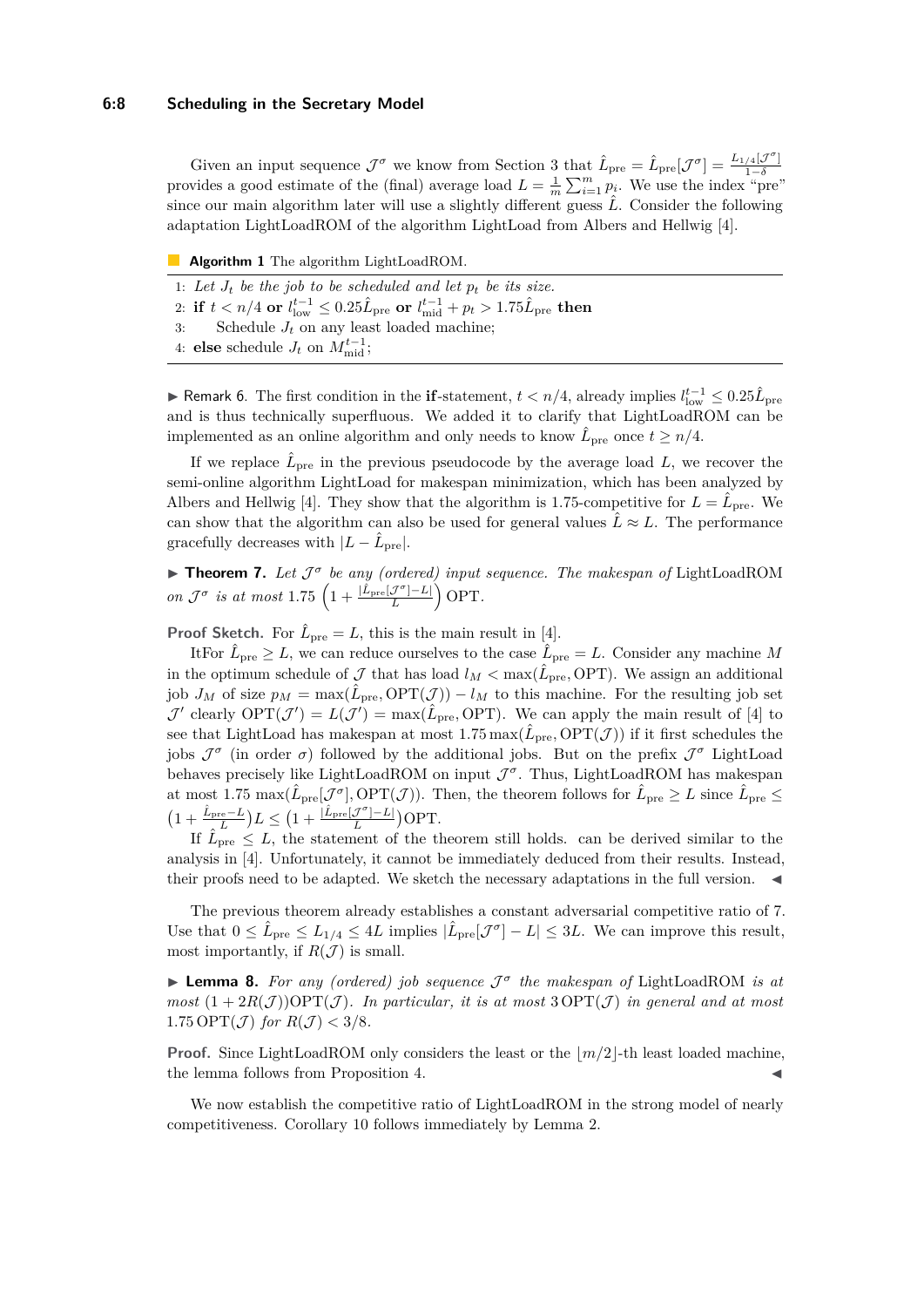### **S. Albers and M. Janke 6:9**

▶ **Theorem 9.** *The algorithm* LightLoadROM *is nearly* 1*.*75*-competitive.*

<span id="page-8-0"></span>▶ **Corollary 10.** LightLoadROM *is* 1.75*-competitive in the secretary model for*  $m \to \infty$ *.* 

**Proof of Theorem [9.](#page-7-0)** Our analysis forms a triad outlining how we analyze the more sophisticated 1*.*535-competitive main algorithm. See Figure [1](#page-3-0) for an illustration. Since we only prove the case  $\hat{L} \geq L$  of Theorem [7,](#page-7-1) we will not rely on the case  $L \leq \hat{L}$  in this proof. For this, we need to set  $\delta(m) = \frac{1}{\log(m)}$ .

**Analysis basics.** By Lemma [8](#page-7-2) algorithm LightLoadROM is 3-competitive in the adversarial model. The first condition of nearly competitiveness is satisfied. We call input set  $\mathcal J$  *simple* if  $|\mathcal{J}| \leq m$  or  $R[\mathcal{J}] < \frac{3}{8}$ . Observe that LightLoadROM is (adversarially) 1.75-competitive on simple job sets. Indeed, if  $|\mathcal{J}| < m$  LightLoadROM assigns every job to an empty least-loaded machine, which is obviously optimal. If  $R[\mathcal{J}] < \frac{3}{8}$ , Lemma [8](#page-7-2) bounds the competitive ratio by  $1 + 2R[\mathcal{J}] < 1.75$ . We thus are left to consider non-simple, so called *proper*, job sets.

**Stable job sequences.** We call a sequence  $\mathcal{J}^{\sigma}$  stable if  $L \leq \hat{L}_{pre} \leq \frac{1+\delta(m)}{1-\delta(m)}$  $\frac{1+o(m)}{1-\delta(m)}L$ . If a sequence is proper, it fulfills the conditions of the Load Lemma with  $\varphi = 1/4$ ,  $R_{\text{low}} = \frac{3}{8}$  and  $\varepsilon(m) = \delta(m) = 1/\log(m) \in \omega(m^{-1/4})$ . The Load Lemma guarantees that for *m* large enough,  $\mathbf{P}_{\sigma \sim S_n}$   $\left[\right]$  $\left| \frac{L_{\varphi}[\mathcal{J}^{\sigma}]}{L[\mathcal{J}]} - 1 \right| \geq \delta \right] < \delta$ . Note that  $|$  $\left| \frac{L_{\varphi}[{\mathcal{J}}^{\sigma}]}{L[{\mathcal{J}}]} - 1 \right| < \delta$  is equivalent to  $(1 - \delta)L <$  $L_\varphi[\mathcal{J}^\sigma] < (1+\delta)L$ , which in turn implies that  $L \leq \hat{L}_{pre} \leq \frac{1+\delta(m)}{1-\delta(m)}$  $\frac{1+\delta(m)}{1-\delta(m)}L$ . Thus, the probability of the sequence  $\mathcal{J}^{\sigma}$  being stable is at least  $1 - \delta$  for *m* large enough and  $\mathcal{J}$  proper.

**Adversarial Analysis.** By Theorem [7,](#page-7-1) the makespan of LightLoadROM on stable sequences with  $L \leq \hat{L}_{pre} \leq \frac{1+\delta(m)}{1-\delta(m)}$  $\frac{1+\delta(m)}{1-\delta(m)}L$  is at most  $1.75 \cdot \frac{1+\delta(m)}{1-\delta(m)}$  OPT =  $(1.75 + \frac{3.5 \cdot \delta(m)}{1-\delta(m)})$  OPT $(\mathcal{J})$ *.* We only require the easy case,  $L \leq \hat{L}_{pre}$  of Theorem [7,](#page-7-1) which is fully proven in this paper.

**Conclusion.** Let  $\varepsilon > 0$ . Since  $\delta(m) \to 0$ , we can choose *m* large enough such that  $\frac{3.5\delta(m)}{1-\delta(m)} \leq \varepsilon$ .  $\text{In particular } \mathbf{P}_{\sigma \sim S_n}[\text{LightLoadROM}(\mathcal{J}^{\sigma}) \geq (1.75 + \varepsilon)OPT(\mathcal{J})] \leq \delta(m) \leq \varepsilon \text{ since the only }$ sequences where the inequality does not hold are proper but not stable. This concludes the second condition of nearly competitivity.

**The**  $\delta$ -term. Setting  $\delta = 0$  can increase the  $\frac{|\hat{L}_{pre}[\mathcal{J}^{\sigma}] - L|}{L}$  $\frac{J^{\top}|-L|}{L}$ -term in Theorem [7](#page-7-1) by at most  $1/\log(m)$ , which vanishes for  $m \to \infty$ . Of course, in reality LightLoadROM improves for  $\delta = 0$ .

# **Analyzing the algorithm LightLoadROM on small numbers of machines.**

From now on, we consider LightLoadROM with  $\delta = 0$ . Thus, the average load L is estimated by  $\hat{L}_{\text{pre}} = L_{1/4}$ . The *normalized absolute mean deviation* of  $\hat{L}_{\text{pre}} = L_{1/4}$  is defined as  $\text{NMD}(\hat{L}_{\text{pre}}) = \mathbf{E}_{\sigma \sim S_n}\left[\frac{|\hat{L}_{\text{pre}}[\mathcal{J}^{\sigma}]-L|}{L}\right]$  $\left[\frac{\mathcal{J}^{\sigma}]-L}{L}\right]$ . The following is a consequence of Theorem [7](#page-7-1).

<span id="page-8-2"></span> $\triangleright$  **Theorem 11.** On input set  $\mathcal{J}$  the competitive ratio of LightLoadROM in the secretary  $model$  is at most  $1.75(1 + \text{NMD}(\hat{L}_{pre}))$ .

In the full version we give an estimation on  $\text{NMD}(\hat{L}_{\text{pre}})$ , which leads to the following result.

<span id="page-8-1"></span>▶ **Theorem 12.** *The competitive ratio of* LightLoadROM *is*  $1.75 + \frac{18}{\sqrt{m}} + O\left(\frac{1}{m}\right)$ .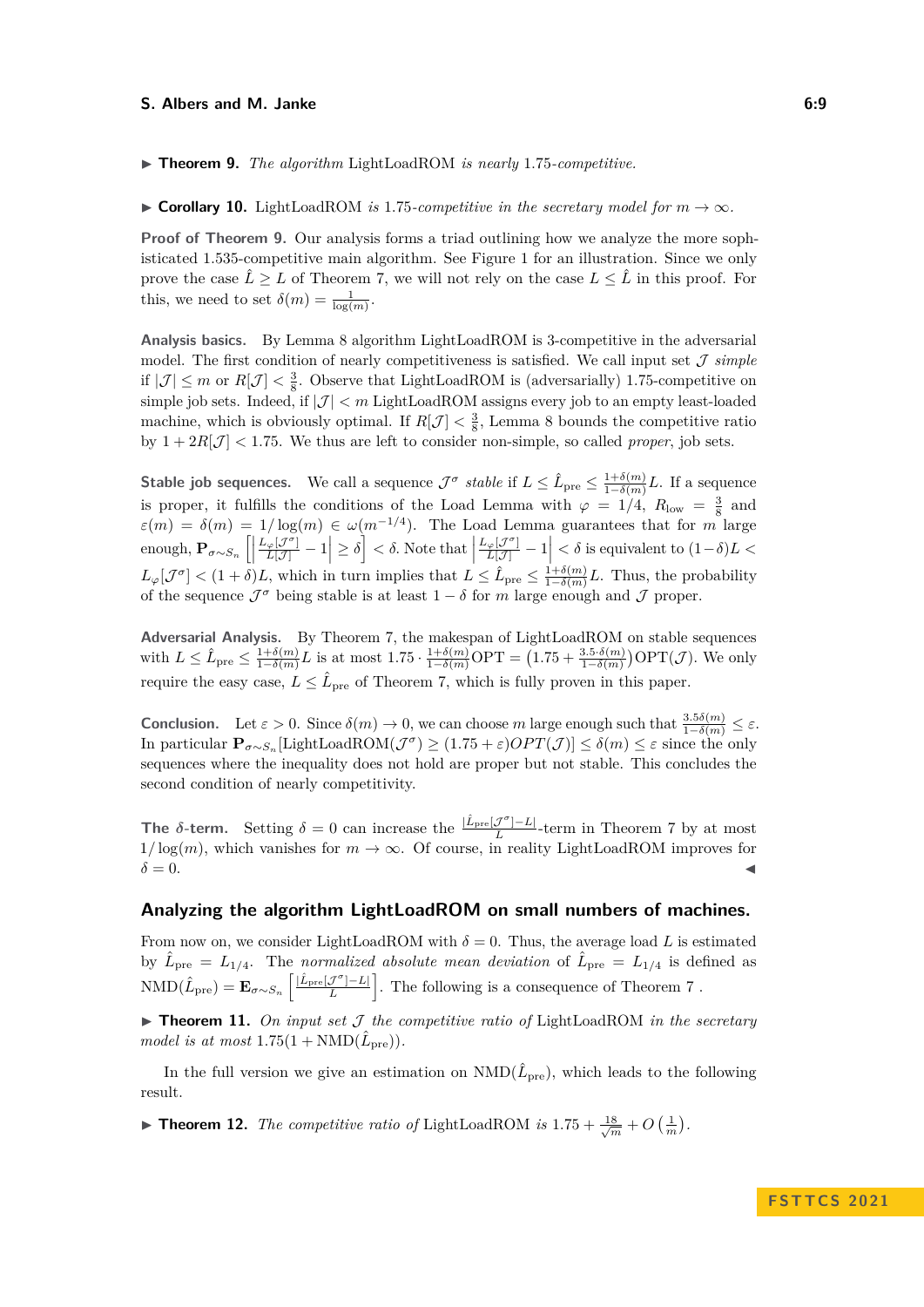# **6:10 Scheduling in the Secretary Model**

The techniques presented in this section can, in theory, be extended to analyze the main algorithm in the next section. This is impractical due to the complexity of the analysis at hand. We are certain that the error term involved will be of the form  $m^{-1/a}$  for a small.

The constant summand  $\frac{18}{\sqrt{m}}$  in Theorem [12](#page-8-1) is pessimistic. We discuss several avenues of further improvement in the full version. The best we are aware of allows for a competitive ratio as small as  $\frac{4.4}{\sqrt{m}} + \frac{7}{m} + O\left(\frac{1}{m^{3/2}}\right)$  but there are ways to improve even further. The terms still hidden in the *O*-notation result from the Stirling-approximation and are known to be tiny. Figure [4](#page-9-0) shows  $NMD(\hat{L}_{pre})$  on the lower bound from [\[1\]](#page-15-9), which is a sensible benchmark.

<span id="page-9-0"></span>

**Figure 4** The extra cost for small numbers of machines. The graph shows an estimation of  $NMD(\hat{L}_{pre})$  on the lower bound sequence from [\[1\]](#page-15-9) based on 10,000 random samples. Theorem [11](#page-8-2) this indicates good performance of LightLoadROM in practice.

# **5 The nearly 1.535-competitive algorithm**

The new main algorithm achieves a competitive ratio of  $c = \frac{1+\sqrt{13}}{3} \approx 1.535$ . It consists of three components: a sampling phase, the Least-Loaded-Strategy and the Critical-Job-Strategy. We now give a simplified description of the algorithm.

**The sampling phase.** A few jobs are sampled to predict the whole sequence. These Jobs are scheduled greedily with a some machines kept in reserve. This phase is uninformed and "mistakes" are unavoidable. Such mistakes are few, since the processing volume scheduled is small – at least if we exclude worst-case sequences. First, we sample *B*, which tries to estimate  $\max(p_{\text{max}}, L) \leq \text{OPT}$ . We then use sampling to predict *critical* jobs of size in between  $(c-1)B$  and *B*. Intuitively, jobs smaller than  $(c-1)B$  are too small to pose a problem. Jobs larger than *B* are also critical but cannot be predicted since they did not appear during sampling. This in turn means that they are rare. We keep a few reserve machines to safely process them.

**The Critical-Job-Strategy.** Our plan is to assign critical jobs ahead of time. Formally, placeholder jobs are used to reserve space for jobs yet to come. Critical jobs are assigned according to an easy heuristic: Each machine gets either one big or two medium jobs. Reserve machines handle errors in the predictions and unexpected huge jobs.

**The Least-Loaded-Strategy.** Sometimes the Critical-Job-Strategy is not feasible; there simply are too many critical jobs. This may already by apparent from sampling predictions, but for some job sets this cannot be predicted. The latter input sets form the crux of the analysis. Once we find out, we pick the Least-Loaded-Strategy, which enhances a Graham's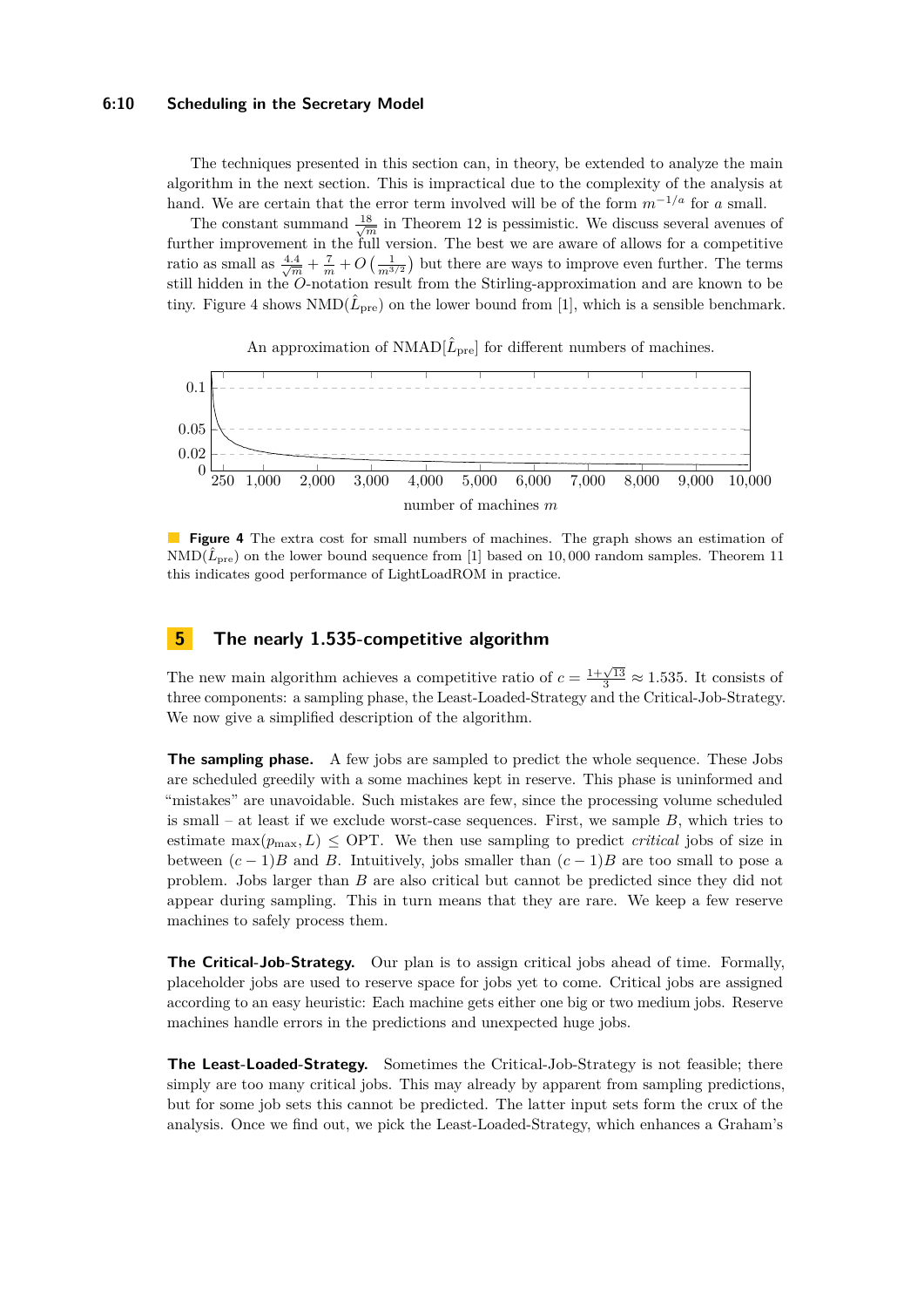# **S. Albers and M. Janke 6:11 6:11 6:11 6:11**

greedy approach by still maintaining reserve machines for particularly large jobs. Intuitively, many critical jobs make it even for OPT impossible to schedule all jobs efficiently, which is why we rely on this less sophisticated strategy.

**Further challenges.** Algorithm design and analysis have to deal with three further issues. First, the Critical-Job-Strategy needs to take scheduling decisions made during sampling into account. Second, a consequence of sampling is that no value is exact, small sources of errors are imminent. Third, we need a constant competitive ratio against an adversary. All these challenges impact details of the algorithm design in rather subtle ways.

# **5.1 Formal Description**

Let  $\delta = \delta(m) = \frac{1}{\log(m)}$  be the *margin of error our algorithm allows*. Most of the time, it is sensible to treat  $\delta$  as a constant and forget about its dependency on *m*. Our algorithm maintains a set of ⌈*δm*⌉ *reserve machines*. Their complement are the *principal machines*. Let us fix an input sequence  $\mathcal{J}^{\sigma}$ . Let  $\hat{L} = \hat{L}[\mathcal{J}^{\sigma}] = L_{\delta^2}[\mathcal{J}^{\sigma}]$ . For simplicity, we hide the dependency on  $\mathcal{J}^{\sigma}$  whenever possible. Our online algorithm uses  $B = \max \left( p_{\max}^{\delta^2 n}, \hat{L} \right)$  as an *estimated lower bound for* OPT. This bound is known after the first  $\lfloor \delta^2 n \rfloor$  jobs are treated. Our algorithm uses geometric rounding implicitly. Given a job  $J_t$  of size  $p_t$  let  $f(p_t) = (1 + \delta)^{\lfloor \log_{1+\delta} p_t \rfloor}$  be its *rounded size*. We also call  $J_t$  an  $f(p_t)$ -job.

Using rounded sizes, we introduce job classes. Let  $p_{\text{small}} = c - 1 = \frac{\sqrt{13-2}}{3} \approx 0.535$  and  $p_{\text{big}} = \frac{c}{2} = \frac{1+\sqrt{13}}{6} \approx 0.768$ . We call job  $J_t$ 

- *small* if  $f(p_t) \leq p_{\text{small}}B$  and *critical* else,
- $\Rightarrow$  *big* if  $f(p_t) > p_{\text{big}}B$ ,
- *medium* if *J* is neither small nor big, i.e.  $p_{\text{small}}B \leq f(p_t) \leq p_{\text{big}}B$ ,
- *huge* if its (not-rounded) size exceeds *B*, i.e.  $B < p_t$ , and *normal* else.

Consider the set  $\mathcal{P} = \{(1+\delta)^i \mid p_{\text{small}}B \leq (1+\delta)^i \leq B\}$  corresponding to rounded sizes of critical jobs. Given  $p \in \mathcal{P}$  let  $n_p$  be the total number of *p*-jobs. We could estimate  $n_p$  by  $\delta^{-2}\hat{n}_p$  after sampling where  $\hat{n}_p = |\{J_{\sigma(j)} \mid \sigma(j) \leq \delta^2 n \wedge J_{\sigma(j)} \text{ is a } p\text{-job}\}|$  after sampling. In practice we need a more complicated guess:  $c_p = \max \left( \left| \left( \delta^{-2} \hat{n}_p - m^{3/4} \right) w(p) \right|, \hat{n}_p \right) w(p)^{-1}$ . It has two advantages. The value  $c_p$  is close to  $n_p$  with high probability, but unlikely to exceed it. Overestimating  $n_p$  turns out to be far worse than underestimating it. It also simplifies the description of the algorithm allowing medium jobs to always "pair up".



**Figure 5** The 1.535-competitive algorithm. First, few jobs are sampled. Then, the algorithm decides between two strategies. The Critical-Job-Strategy tries to schedule critical jobs ahead of time. The Least-Loaded-Strategy follows a greedy approach, which reserves some machines for large jobs. Sometimes, we realize very late that the Critical-Job-Strategy does not work and have to switch to the Least-Loaded-Strategy "on the fly". We never switch in the other direction.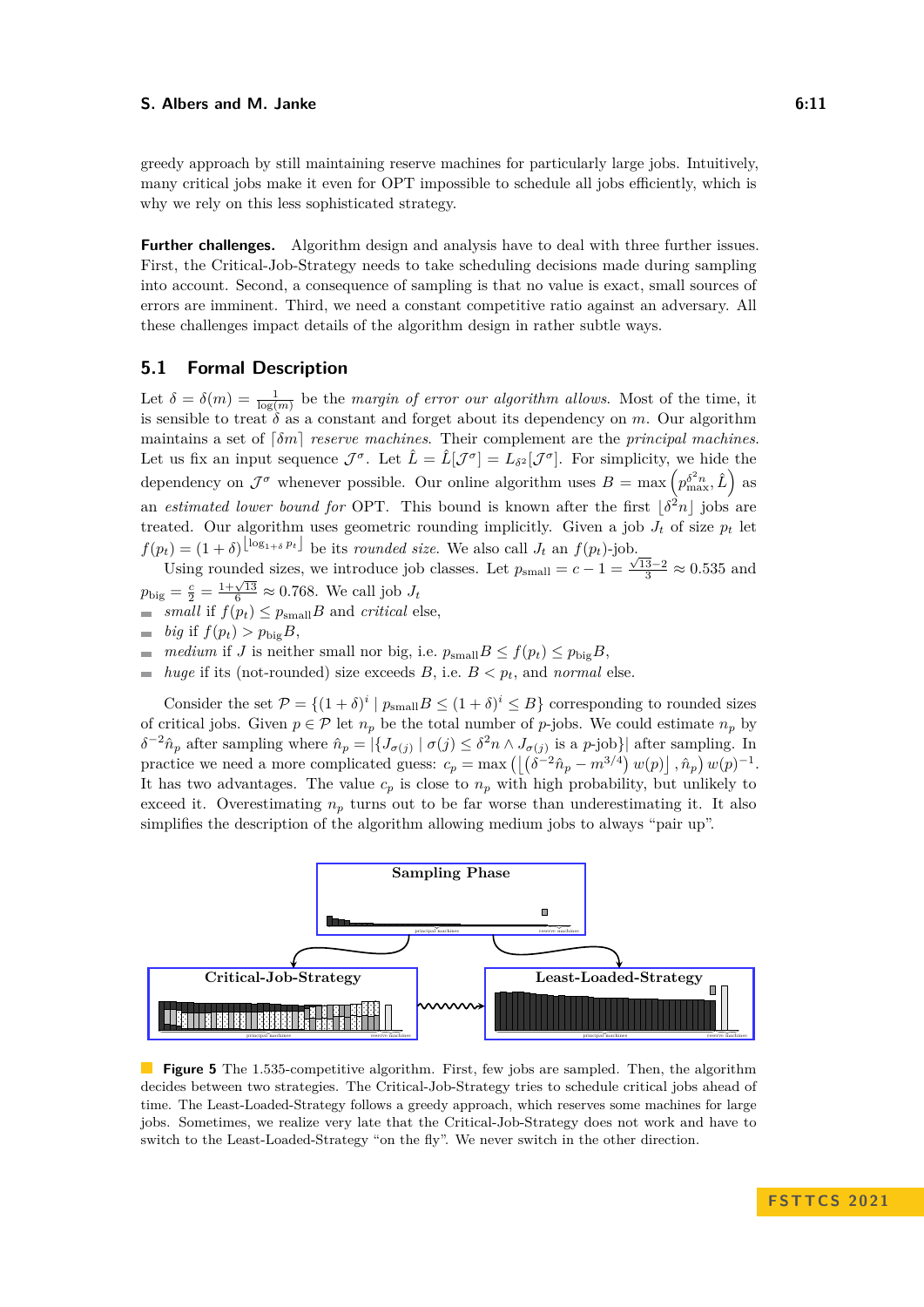# **6:12 Scheduling in the Secretary Model**

**Statement of the algorithm.** If there are less jobs than machines, each job is placed onto a separate machine. This is optimal. Else, a short sampling phase greedily assigns each of the first  $\lfloor \delta^2 n \rfloor$  jobs to the least loaded principal machine. Now, *B* and  $(c_p)_{p \in \mathcal{P}}$  are known. We choose the Least-Loaded-Strategy if we predict the Critical-Job-Strategy to be infeasible. Formally, if  $\sum_{p \in \mathcal{P}} w(p)c_p > m$ , where  $w(p) = 1/2$  for  $p \le p_{\text{big}}$  and  $1 > p \le p_{\text{big}}$ . If  $\sum_{p \in \mathcal{P}} w(p)c_p \leq m$ , we choose the Critical-Job-Strategy. The Critical-Job-Strategy requires a one-time preparation. It may later switch to the Least-Loaded-Strategy but it never switches the other way around.

# principal machines reserve machines

# **The Least-Loaded-Strategy**



The Least-Loaded-Strategy places any normal job on a least loaded principal machine. Huge jobs are scheduled on a least loaded reserve machine. This reserve machine will be empty, unless we consider rare and pathological worst-case orders.

# **The Critical-Job-Strategy**

For the Critical-Job-Strategy we introduce *p*-placeholder-jobs for every size  $p \in \mathcal{P}$ . Sensibly, the size of a *p*-placeholder-job is *p*. During the Critical-Job-Strategy we treat placeholder-jobs similar to *real* jobs. They are assigned in the **Preparation for the Critical-Job-Strategy**. We try to pair off medium jobs, some of which already arrived during sampling. Moreover it is important to assign fewer processing volume to those machines, which have a higher load after the sampling phase.



**Figure 7** The Critical-Job-Strategy. Each machine gets either two medium, one large or no critical job. Placeholder jobs (dotted) reserve space for critical jobs yet to come. Processing volume of small jobs (dark) on the bottom arrived during the sampling phase. Reserve machines accommodate huge jobs or, possibly, jobs without matching placeholders.

The **Critical-Job-Strategy** places small jobs on least-loaded principal machines taking placeholders into account. Critical jobs of rounded size  $p \in \mathcal{P}$  replace *p*-placeholder-jobs whenever possible. If no matching placeholder is found or if the current job is exceptional, the reserve machines are used. Again, medium jobs are paired up. If the reserve machines are full, the algorithm *fails*. It switches to the Least-Loaded-Strategy.

The full description of the main algorithm is provided in Appendix [B.](#page-19-0)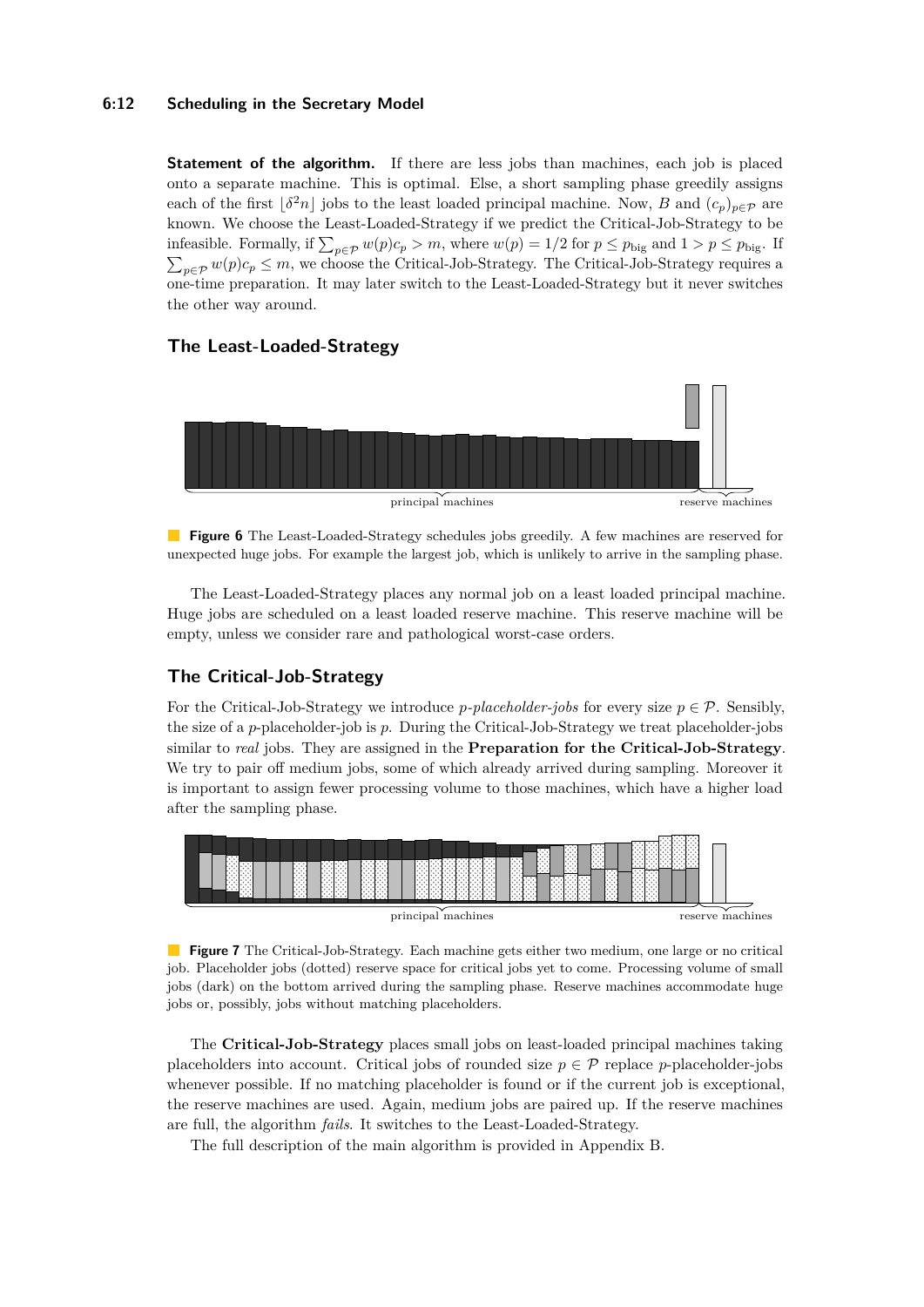### **S. Albers and M. Janke 6:13** 6:13

# **6 Analysis of the algorithm**

Theorem [13](#page-12-0) is main result of the paper.

<span id="page-12-0"></span>▶ **Theorem 13.** *Our algorithm is nearly c-competitive. Recall that*  $c = \frac{1+\sqrt{13}}{3} \approx 1.535$ *.* 

Due to Lemma [2](#page-4-3) this competitive ratio also holds in the general secretary model.

▶ **Corollary 14.** *Our algorithm is c-competitive in the secretary model as*  $m \rightarrow \infty$ *.* 

The analysis of the algorithm proceeds along the same three reduction steps used in the proof of Theorem [9.](#page-7-0) First, we assert that our algorithm has a constant adversarial competitive ratio, which approaches 1 as  $R(\mathcal{J}) \to 0$ . Not only does this lead to the first condition of nearly competitiveness, it also enables us to introduce *simple* job sets on which we perform well due to basic considerations resulting from Section [3.](#page-4-2)

▶ **Definition 15.** *A job set J is called* simple *if*  $R(\mathcal{J}) \leq \frac{(1-\delta)\delta^2}{\delta^2+1}$  $\frac{1-\delta}{\delta^2+1}(c-1)$  *or if it consists of at most m jobs. Else, we call it* proper*. We call any ordered input sequence* J *σ* simple *respectively* proper *if the underlying set* J *has this property.*

<span id="page-12-1"></span> $\triangleright$  **Main Lemma 16.** In the adversarial model our algorithm has competitive ratio  $4 + O(\delta)$ on general input sequences and  $c + O(\delta)$  on simple sequences.

We are thus reduced to treating *proper* job sets. In the second reduction we introduce *stable* sequences. These have many desirable properties. Most notably, they are suited to sampling. Their formal definition can be found later in Definition [22.](#page-13-0) The second reduction shows that stable sequences arise with high probability if the order of a proper job set  $\mathcal J$  is picked uniformly randomly.

Formally, for *m* the number of machines, let *P*(*m*) be the maximum probability by which the permutation of any proper sequence may not be stable, i.e.

$$
P(m) = \sup_{\mathcal{J} \text{ proper}} \mathbf{P}_{\sigma \sim S_n} \left[ \mathcal{J}^{\sigma} \text{ is not stable} \right].
$$

The second main lemma asserts that this probability vanishes as  $m \to \infty$ .

<span id="page-12-3"></span>▶ **Main Lemma 17.** lim *<sup>m</sup>*→∞ *P*(*m*) = 0.

In other words, non-stable sequences are very rare and of negligible impact in randomorder analyses. Thus, we only need to consider stable sequences. In the final, third, step we analyze our algorithm on stable sequences. This analysis is quite general. In particular, it does not rely further on random-order arrival. Instead, we work with worst-case stable inputs, i.e. we allow an adversary to present any stable input sequence.

<span id="page-12-2"></span> $\triangleright$  **Main Lemma 18.** Our algorithm is adversarially  $(c+O(\delta))$ -competitive on stable sequences.

These three main lemmas allow us to conclude the proof of Theorem [13.](#page-12-0)

**Proof of Theorem [13.](#page-12-0)** Recall that  $\delta(m) \to 0$  for  $m \to \infty$ . By Main Lemma [16,](#page-12-1) the first condition of nearly competitiveness holds, i.e. our algorithm has a constant competitive ratio. Moreover, by Main Lemma [16](#page-12-1) and Main Lemma [18,](#page-12-2) given  $\varepsilon > 0$ , we can pick  $m_0(\varepsilon)$ such that our algorithm is  $(c + \varepsilon)$ -competitive on all sequences that are stable or simple, if there are at least  $m_0(\varepsilon)$  machines. This implies that for  $m \geq m_0(\varepsilon)$  the probability of our algorithm not being  $(c + \varepsilon)$ -competitive is at most  $P(m)$ , the maximum probability with which a random permutation of a proper input sequence is not stable. By Main Lemma [17,](#page-12-3) we can find  $m(\varepsilon) \geq m_0(\varepsilon)$  such that  $P(m) \leq \varepsilon$  for  $m \geq m(\varepsilon)$ . This choice of  $m(\varepsilon)$  satisfies the second condition of nearly competitiveness.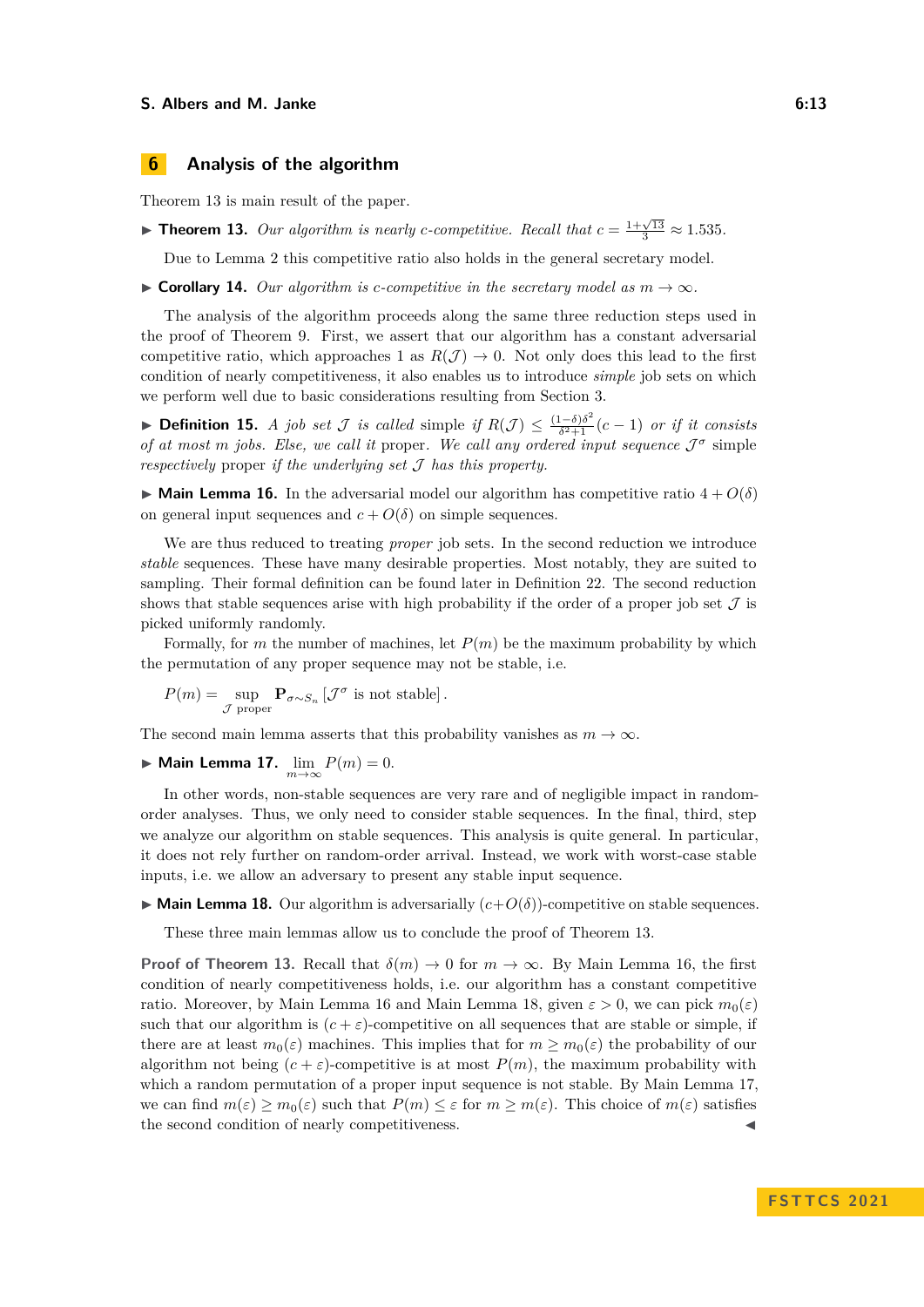# **6:14 Scheduling in the Secretary Model**

# **Proof sketch of Main Lemma [16](#page-12-1)**

The *anticipated load*  $\tilde{l}_M^t$  of a machine *M* at time *t* denotes its load including placeholder-jobs. We can obtain the following two bounds on the average anticipated load  $\tilde{L} = \sup_t \frac{1}{m} \sum_M \tilde{l}_M^t$ .

<span id="page-13-1"></span>**• Lemma 19.** We have  $\tilde{L} \leq L + 2p_{\text{max}}$ , as well as  $\tilde{L} \leq (1 + \frac{1}{\delta^2}) L$ .

Thus the average anticipated load  $\tilde{L}$  relates to the original values L,  $p_{\text{max}}$ . In the full version, we generalize Proposition [4](#page-5-1) to anticipated loads. We can then use Lemma [19](#page-13-1) to conclude Main Lemma [16.](#page-12-1) The only exception are reserve machines, which receives its last job using the Critical-Job-Strategy. Their load needs to be bounded using different techniques.

Formally, we can prove the following two statements, which imply Main Lemma [16.](#page-12-1)

**► Proposition 20.** The main algorithm is adversarially  $\left(1 + \frac{3}{1-\delta} + 2\delta\right)$ -competitive.

 $\triangleright$  **Proposition 21.** *The main algorithm has makespan at most*  $(c + 2\delta)$ OPT *on simple sequences* J *σ .*

### **Stable job sequences and a proof sketch of Main Lemma [17](#page-12-3)**

We introduce the class of *stable* job sequences. The first two conditions state that all estimates our algorithm makes are *accurate*, i.e. sampling works. By the third condition there are less exceptional jobs than reserve machines and the fourth condition states that these jobs are distributed evenly. The final condition is a technicality. Stable sequences are useful since they occur with high probability if we randomly order a proper job set.

- <span id="page-13-0"></span>**• Definition 22.** *A job sequence*  $\mathcal{J}^{\sigma}$  *is* stable *if the following conditions hold:*
- $\blacksquare$  *The estimate*  $\hat{L}$  *for L is accurate, i.e.*  $(1 \delta)L \leq \hat{L} \leq (1 + \delta)L$ .
- *The estimate*  $c_p$  *for*  $n_p$  *is accurate, i.e.*  $c_p \leq n_p \leq c_p + 2m^{3/4}$  *for all*  $p \in \mathcal{P}$ *.*
- *There are at most*  $\lceil \delta m \rceil$  *exceptional jobs in*  $\mathcal{J}^{\sigma}$ *.*
- $\blacksquare$  Let  $\tilde{t}$  be the time the last exceptional job arrived and let  $n_{p,\tilde{t}}$  be the number of *p*-jobs scheduled at that time for a given  $p \in \mathcal{P}$ . Then  $n_{p,\tilde{t}} \leq (1 - \delta^3) n_p$  for every  $p \in \mathcal{P}$ .  $\delta^3 | (1 - \delta - 2\delta^2) m / |\mathcal{P}| | \geq 2 |\mathcal{P}| m^{3/4}.$  $\blacksquare$

**Proof sketch of Main Lemma [17.](#page-12-3)** The first condition follows from Lemma [5.](#page-6-0) The second condition can be derived using Chebyshev's inequality as discussed at the end of Section [3.1.](#page-5-3) Both conditions require that only proper sequences are considered. The third condition is equivalent to demanding one of the  $\lceil \delta m \rceil$  largest jobs to occur during the sampling phase. This is extremely likely. In expectation the rank of the largest job occurring in the sampling phase is  $\delta^{-2}$ , a constant. The fourth condition states that the exceptional jobs are evenly spread throughout the sequence compared to the *p*-jobs for any  $p \in \mathcal{P}$ . Again, this is expected of a random sequence and corresponds to how one would determine randomness statistically. For the final condition it suffices to choose the number of machines *m* large enough. One technical problem arises since the set of rounded critical job sizes  $\mathcal{P} = \mathcal{P}[\mathcal{J}^{\sigma}]$  is defined using the value  $B[\mathcal{J}^{\sigma}]$ . It thus highly depends on the input permutation  $\sigma$ . We rectify this by passing over to a larger class  $\hat{\mathcal{P}}$  such that  $\mathcal{P} \subset \hat{\mathcal{P}}$  with high probability.

# **Proof sketch of Main Lemma [18](#page-12-2)**

<span id="page-13-2"></span>We first consider the Critical-Job-Strategy. Main Lemma [18](#page-12-2) holds as long as it is employed.

**Example 23.** The makespan of our algorithm is at most  $(c+O(\delta))$  max  $(B, L, p_{\text{max}})$  on *stable sequences till it employs the Least-Loaded-Strategy (or till the end of the sequence).*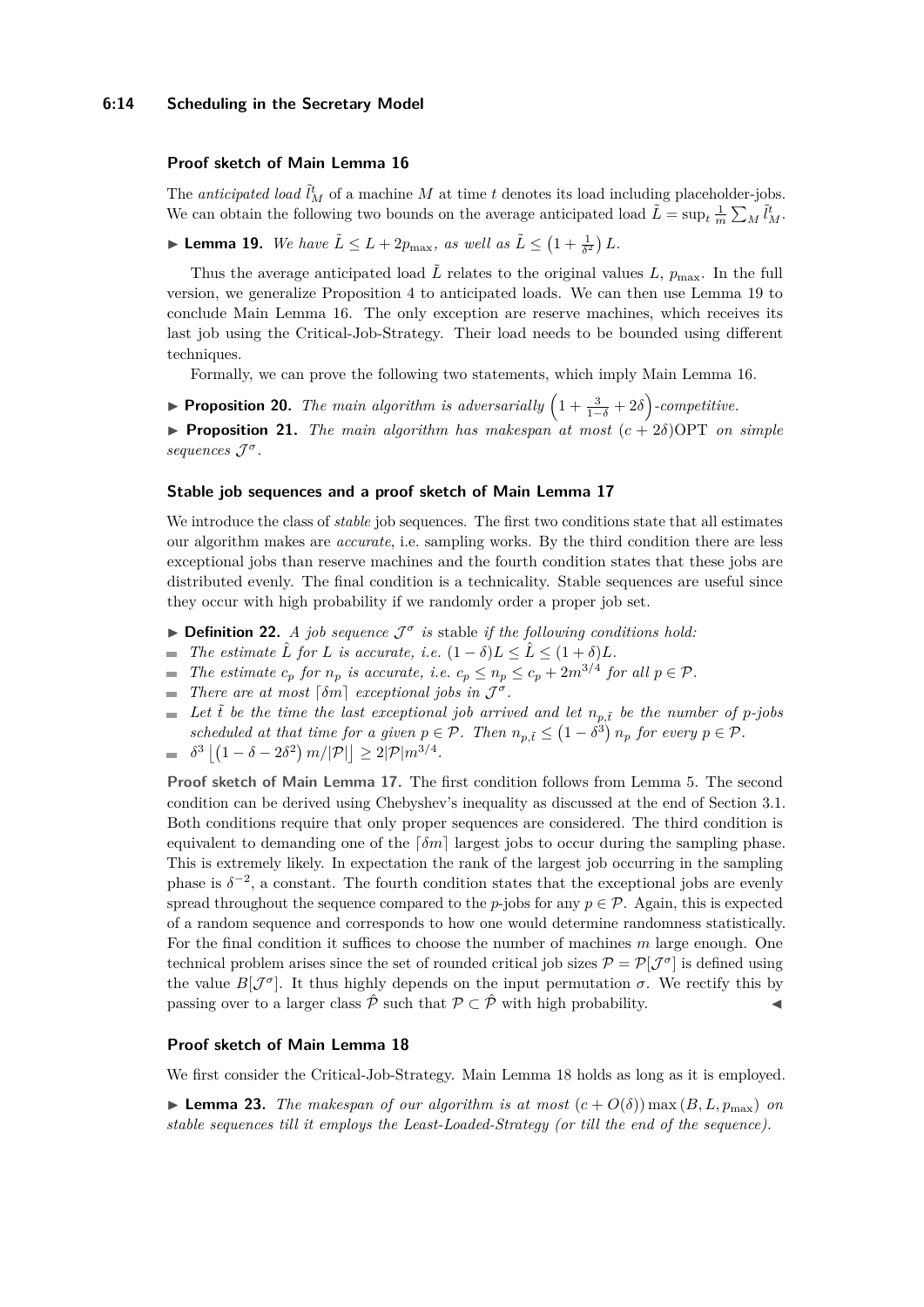### **S. Albers and M. Janke 6:15 6:15**

**Proof sketch.** Let us only consider critical jobs at any time the Least-Loaded-Strategy is not employed. We can then show that a machine contains either one big job or at most two medium jobs. In the first case we bound the size of this big, possibly exceptional, job by  $p_{\text{max}}$ . Else, if the machine contains two medium jobs their total weight is at most  $2(1+\delta)p_{\text{big}}B = (1+\delta)cB$ . The factor  $(1+\delta)$  arises since we use rounded sizes in the definition of medium jobs. Thus, critical jobs may cause a load of at most max $(p_{\text{max}}, (c + O(\delta))B)$ .

Analyzing the load increase caused by small jobs requires techniques similar to the proof of Main Lemma [16.](#page-12-1)

Note that for stable sequences  $\hat{L} \leq (1+\delta) L \leq (1+\delta) \text{OPT}$ , in particular max  $(B, L, p_{\text{max}})$  =  $\max\left(p_{\max}^{\delta^2 n}, \hat{L}, L, p_{\max}\right) \leq (1+\delta) \text{OPT}$ . This proves the following corollary to Lemma [23.](#page-13-2)

▶ **Corollary 24.** *Till our algorithm uses the Least-Loaded-Strategy its makespan is less than*  $(c+O(\delta))$ OPT *on stable sequences.* 

Hence, we are left to consider the Least-Loaded-Strategy. We say the algorithm *fails* if it has to switch from the Critical-Job-Strategy to the Least-Loaded-Strategy. The following lemma is crucial and relies deeply on the properties of stable sequences, in particular the fourth one.

▶ **Lemma 25.** *If the algorithm fails, every exceptional job has been scheduled.*

The lemma shows that the Least-Loaded-Strategy only needs to deal with exceptional jobs if it is picked immediately. In this case, all reserve machines are empty. The third property of stable sequences ensures that there are enough reserve machines so that every exceptional job is assigned to an empty machine.

Non-exceptional jobs, i.e. jobs of size at most *B*, are scheduled onto a least loaded principal machine. This machine was among the  $\delta m + 1$  least loaded machines and had load at most  $mL/(m - \delta m + 1)$  by Proposition [4.](#page-5-1) Afterwards, its load was at most  $mL/(m - \delta m + 1) + B \leq$  $(2 + O(\delta))B$  since  $(1 - \delta)L \leq B$  for stable sequences. The following lemma concludes the proof of Main Lemma [18](#page-12-2) since it implies that  $(2 + O(\delta))B \le (c + O(\delta))$ OPT.

<span id="page-14-0"></span>▶ **Lemma 26.** *If the Least-Loaded-Strategy is applied on a stable sequence,*  $B \n≤ \frac{c}{2}$ OPT.

The proof of Lemma [26](#page-14-0) is left to the full version.

# **7 Lower bounds**

We establish the following theorem using two lower bound sequences. These results generalize to randomized algorithms using appropriate notions of (nearly) competitiveness.

<span id="page-14-1"></span>▶ **Theorem 27.** *For every online algorithm A, deterministic or randomized, there exists a job set*  $J$  *such that*  $\mathbf{P}_{\sigma \sim S_n}$   $\left[A(\mathcal{J}^{\sigma}) \geq \frac{\sqrt{73}-1}{6} \text{OPT}(\mathcal{J}) \right] \geq \frac{1}{6}$ . If *A is randomized the previous probability also includes its random choices.*

The lower bound highlights the inability of the main algorithm to decide between the Least-Loaded-Strategy and the Critical-Job-Strategy. If we could communicate this decision, say through a single advice bit, our main algorithm would become nearly optimal, i.e. nearly 1-competitive, on the lower bound sets. Theorem [27](#page-14-1) implies the following lower bounds.

- ▶ **Corollary 28.** *If an online algorithm A is nearly c-competitive, then*  $c \geq \frac{\sqrt{73}-1}{6} \approx 1.257$ *.*
- ► **Corollary 29.** *The best competitive ratio possible in the secretary model is*  $\frac{\sqrt{73}+29}{36} \approx 1.043$ *.*

The lower bounds are proven in the appendix.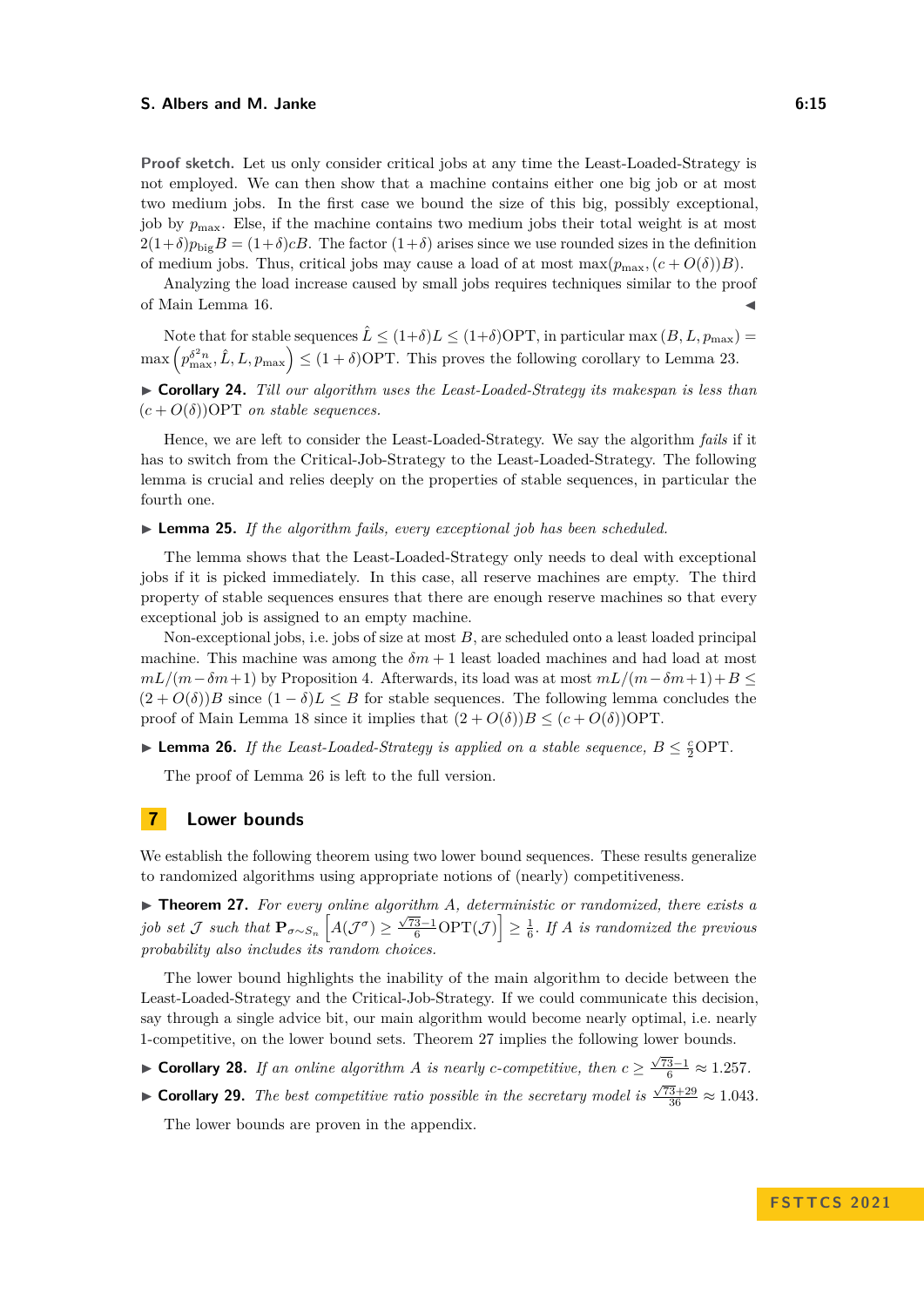# **References**

- <span id="page-15-9"></span>**1** S. Albers. Better bounds for online scheduling. *SIAM Journal on Computing*, 29(2):459–473, 1999. Publisher: SIAM.
- <span id="page-15-7"></span>**2** S. Albers. On randomized online scheduling. In *Proceedings of the thiry-fourth annual ACM symposium on Theory of computing*, pages 134–143, 2002.
- <span id="page-15-2"></span>**3** S. Albers, W. Gálvez, and M. Janke. Machine covering in the random-order model. In *32nd International Symposium on Algorithms and Computation (ISAAC 2021)*. Schloss Dagstuhl-Leibniz-Zentrum für Informatik, 2021.
- <span id="page-15-0"></span>**4** S. Albers and M. Hellwig. Semi-online scheduling revisited. *Theoretical Computer Science*, 443:1–9, 2012. Publisher: Elsevier.
- <span id="page-15-14"></span>**5** S. Albers and M. Hellwig. Online makespan minimization with parallel schedules. *Algorithmica*, 78(2):492–520, 2017. Publisher: Springer.
- <span id="page-15-1"></span>**6** S. Albers and M. Janke. Scheduling in the Random-Order Model. In *47th International Colloquium on Automata, Languages, and Programming (ICALP 2020)*. unpublished, 2020.
- <span id="page-15-16"></span>**7** S. Albers and L. Ladewig. New results for the *k*-secretary problem. *arXiv preprint*, 2020. [arXiv:2012.00488](http://arxiv.org/abs/2012.00488).
- <span id="page-15-5"></span>**8** Pablo Azar, Robert Kleinberg, and S. Weinberg. Prophet inequalities with limited information. *Proceedings of the Annual ACM-SIAM Symposium on Discrete Algorithms*, July 2013. [doi:](https://doi.org/10.1137/1.9781611973402.100) [10.1137/1.9781611973402.100](https://doi.org/10.1137/1.9781611973402.100).
- <span id="page-15-3"></span>**9** M. Babaioff, N. Immorlica, D. Kempe, and R. Kleinberg. Matroid Secretary Problems. *Journal of the ACM (JACM)*, 65(6):1–26, 2018. Publisher: ACM New York, NY, USA.
- <span id="page-15-4"></span>**10** M. Babaioff, N. Immorlica, D. Kempe, and Robert Kleinberg. A knapsack secretary problem with applications. In *Approximation, randomization, and combinatorial optimization. Algorithms and techniques*, pages 16–28. Springer, 2007.
- <span id="page-15-8"></span>**11** Y. Bartal, A. Fiat, H. Karloff, and R. Vohra. New algorithms for an ancient scheduling problem. In *Proceedings of the twenty-fourth annual ACM symposium on Theory of computing*, pages 51–58, 1992.
- <span id="page-15-11"></span>**12** Y. Bartal, H. J. Karloff, and Y. Rabani. A better lower bound for on-line scheduling. *Inf. Process. Lett.*, 50(3):113–116, 1994.
- <span id="page-15-12"></span>13 Martin Böhm, Jiří Sgall, Rob Van Stee, and Pavel Vesely. A two-phase algorithm for bin stretching with stretching factor 1.5. *Journal of Combinatorial Optimization*, 34(3):810–828, 2017.
- <span id="page-15-6"></span>**14** B. Chen, A. van Vliet, and G. J. Woeginger. A lower bound for randomized on-line scheduling algorithms. *Information Processing Letters*, 51(5):219–222, 1994. Publisher: Elsevier.
- <span id="page-15-10"></span>**15** L. Chen, D. Ye, and G. Zhang. Approximating the optimal algorithm for online scheduling problems via dynamic programming. *Asia-Pacific Journal of Operational Research*, 32(01):1540011, 2015. Publisher: World Scientific.
- <span id="page-15-13"></span>**16** T.C.E. Cheng, H. Kellerer, and V. Kotov. Semi-on-line multiprocessor scheduling with given total processing time. *Theoretical computer science*, 337(1-3):134–146, 2005. Publisher: Elsevier.
- <span id="page-15-18"></span>**17** J. Correa, A. Cristi, B. Epstein, and J. Soto. The two-sided game of googol and sample-based prophet inequalities. In *Proceedings of the Fourteenth Annual ACM-SIAM Symposium on Discrete Algorithms*, pages 2066–2081. SIAM, 2020.
- <span id="page-15-17"></span>**18** J. Correa, A. Cristi, L. Feuilloley, T. Oosterwijk, and A. Tsigonias-Dimitriadis. The secretary problem with independent sampling. In *Proceedings of the 2021 ACM-SIAM Symposium on Discrete Algorithms (SODA)*, pages 2047–2058. SIAM, 2021.
- <span id="page-15-19"></span>**19** J. Correa, P. Dütting, F. Fischer, and K. Schewior. Prophet inequalities for iid random variables from an unknown distribution. In *Proceedings of the 2019 ACM Conference on Economics and Computation*, pages 3–17, 2019.
- <span id="page-15-15"></span>**20** J. Dohrau. Online makespan scheduling with sublinear advice. In *International Conference on Current Trends in Theory and Practice of Informatics*, pages 177–188. Springer, 2015.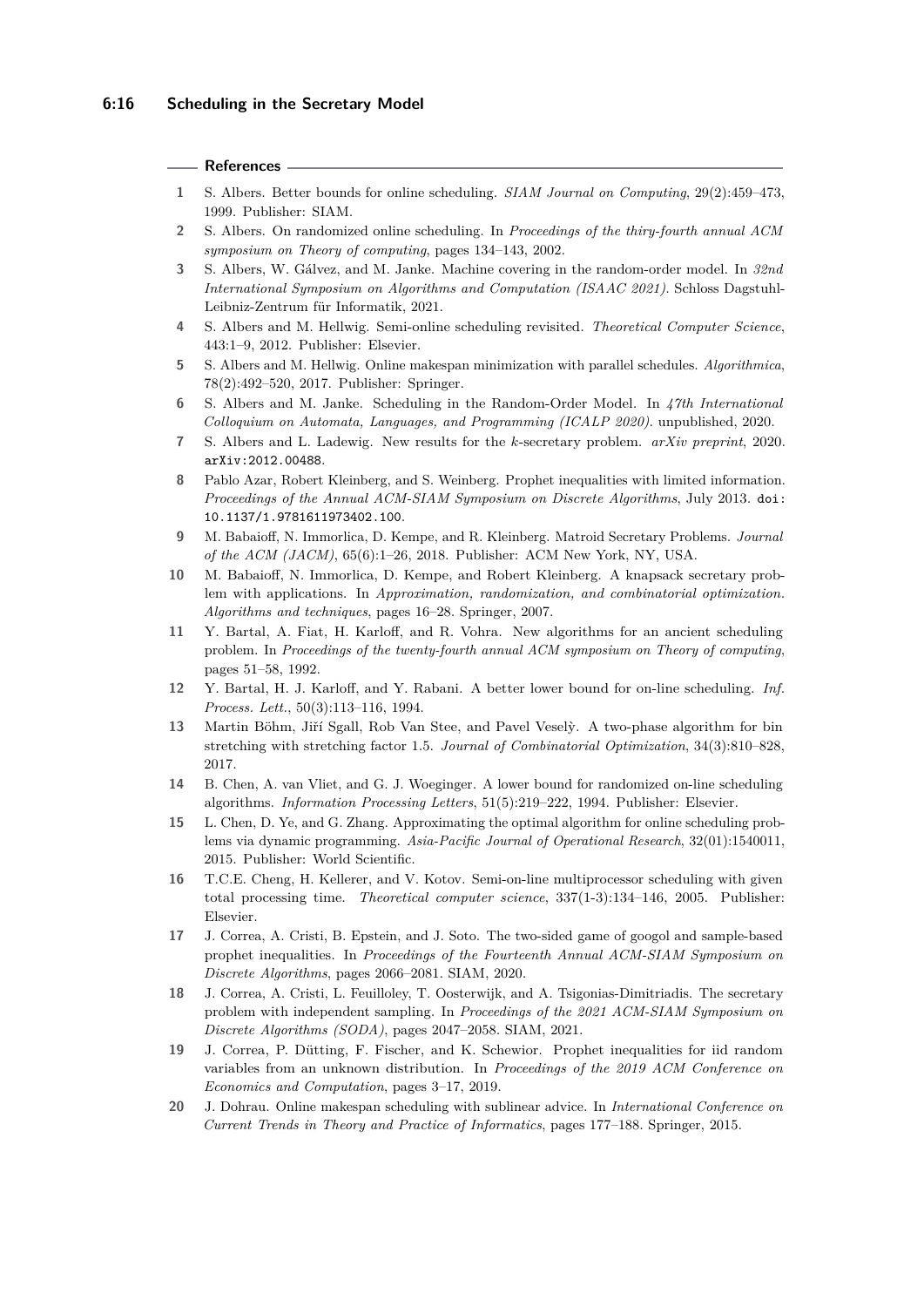# **S. Albers and M. Janke 6:17 6:17**

- <span id="page-16-2"></span>**21** E. B. Dynkin. The optimum choice of the instant for stopping a Markov process. *Soviet Mathematics*, 4:627–629, 1963.
- <span id="page-16-21"></span>**22** M. Englert, D. Özmen, and M. Westermann. The power of reordering for online minimum makespan scheduling. In *2008 49th Annual IEEE Symposium on Foundations of Computer Science*, pages 603–612. IEEE, 2008.
- <span id="page-16-16"></span>**23** U. Faigle, W. Kern, and G. Turán. On the performance of on-line algorithms for partition problems. *Acta cybernetica*, 9(2):107–119, 1989.
- <span id="page-16-3"></span>**24** M. Feldman, O. Svensson, and R. Zenklusen. A simple O (log log (rank))-competitive algorithm for the matroid secretary problem. In *Proceedings of the twenty-sixth annual ACM-SIAM symposium on Discrete algorithms*, pages 1189–1201. SIAM, 2014.
- <span id="page-16-4"></span>**25** T. S. Ferguson. Who solved the secretary problem? *Statistical science*, 4(3):282–289, 1989. Publisher: Institute of Mathematical Statistics.
- <span id="page-16-15"></span>**26** R. Fleischer and M. Wahl. On-line scheduling revisited. *Journal of Scheduling*, 3(6):343–353, 2000. Publisher: Wiley Online Library.
- <span id="page-16-13"></span>**27** G. Galambos and G. J. Woeginger. An on-line scheduling heuristic with better worst-case ratio than Graham's list scheduling. *SIAM Journal on Computing*, 22(2):349–355, 1993. Publisher: SIAM.
- <span id="page-16-6"></span>**28** O. Göbel, T. Kesselheim, and A. Tönnis. Online appointment scheduling in the random order model. In *Algorithms-ESA 2015*, pages 680–692. Springer, 2015.
- <span id="page-16-7"></span>**29** G. Goel and A. Mehta. Online budgeted matching in random input models with applications to Adwords. In *SODA*, volume 8, pages 982–991, 2008.
- <span id="page-16-17"></span>**30** T. Gormley, N. Reingold, E. Torng, and J. Westbrook. Generating adversaries for requestanswer games. In *Proceedings of the eleventh annual ACM-SIAM symposium on Discrete algorithms*, pages 564–565, 2000.
- <span id="page-16-0"></span>**31** R. L. Graham. Bounds for certain multiprocessing anomalies. *Bell System Technical Journal*, 45(9):1563–1581, 1966. Publisher: Wiley Online Library.
- <span id="page-16-12"></span>**32** A. Gupta, R. Mehta, and M. Molinaro. Maximizing Profit with Convex Costs in the Randomorder Model. *arXiv preprint*, 2018. [arXiv:1804.08172](http://arxiv.org/abs/1804.08172).
- <span id="page-16-10"></span>**33** A. Gupta and S. Singla. Random-order models. In Tim Roughgarden, editor, *Beyond worst-case analysis*. Cambridge University Press, 2020.
- <span id="page-16-1"></span>**34** D. S. Hochbaum and D. B. Shmoys. Using dual approximation algorithms for scheduling problems theoretical and practical results. *Journal of the ACM (JACM)*, 34(1):144–162, 1987. Publisher: ACM New York, NY, USA.
- <span id="page-16-5"></span>**35** H. Kaplan, D. Naori, and D. Raz. Competitive Analysis with a Sample and the Secretary Problem. In *Proceedings of the Fourteenth Annual ACM-SIAM Symposium on Discrete Algorithms*, pages 2082–2095. SIAM, 2020.
- <span id="page-16-8"></span>**36** C. Karande, A. Mehta, and P. Tripathi. Online bipartite matching with unknown distributions. In *Proceedings of the forty-third annual ACM symposium on Theory of computing*, pages 587–596, 2011.
- <span id="page-16-14"></span>**37** D. R. Karger, S. J. Phillips, and E. Torng. A better algorithm for an ancient scheduling problem. *Journal of Algorithms*, 20(2):400–430, 1996. Publisher: Elsevier.
- <span id="page-16-9"></span>**38** R. M. Karp, U. V. Vazirani, and V. V. Vazirani. An optimal algorithm for on-line bipartite matching. In *Proceedings of the twenty-second annual ACM symposium on Theory of computing*, pages 352–358, 1990.
- <span id="page-16-18"></span>**39** H. Kellerer and V. Kotov. An efficient algorithm for bin stretching. *Operations Research Letters*, 41(4):343–346, 2013. Publisher: Elsevier.
- <span id="page-16-20"></span>**40** H. Kellerer, V. Kotov, and M. Gabay. An efficient algorithm for semi-online multiprocessor scheduling with given total processing time. *Journal of Scheduling*, 18(6):623–630, 2015.
- <span id="page-16-19"></span>**41** H. Kellerer, V. Kotov, M. Grazia Speranza, and Z. Tuza. Semi on-line algorithms for the partition problem. *Operations Research Letters*, 21(5):235–242, 1997. Publisher: Elsevier.
- <span id="page-16-11"></span>**42** C. Kenyon. Best-Fit Bin-Packing with Random Order. In *SODA*, volume 96, pages 359–364, 1996.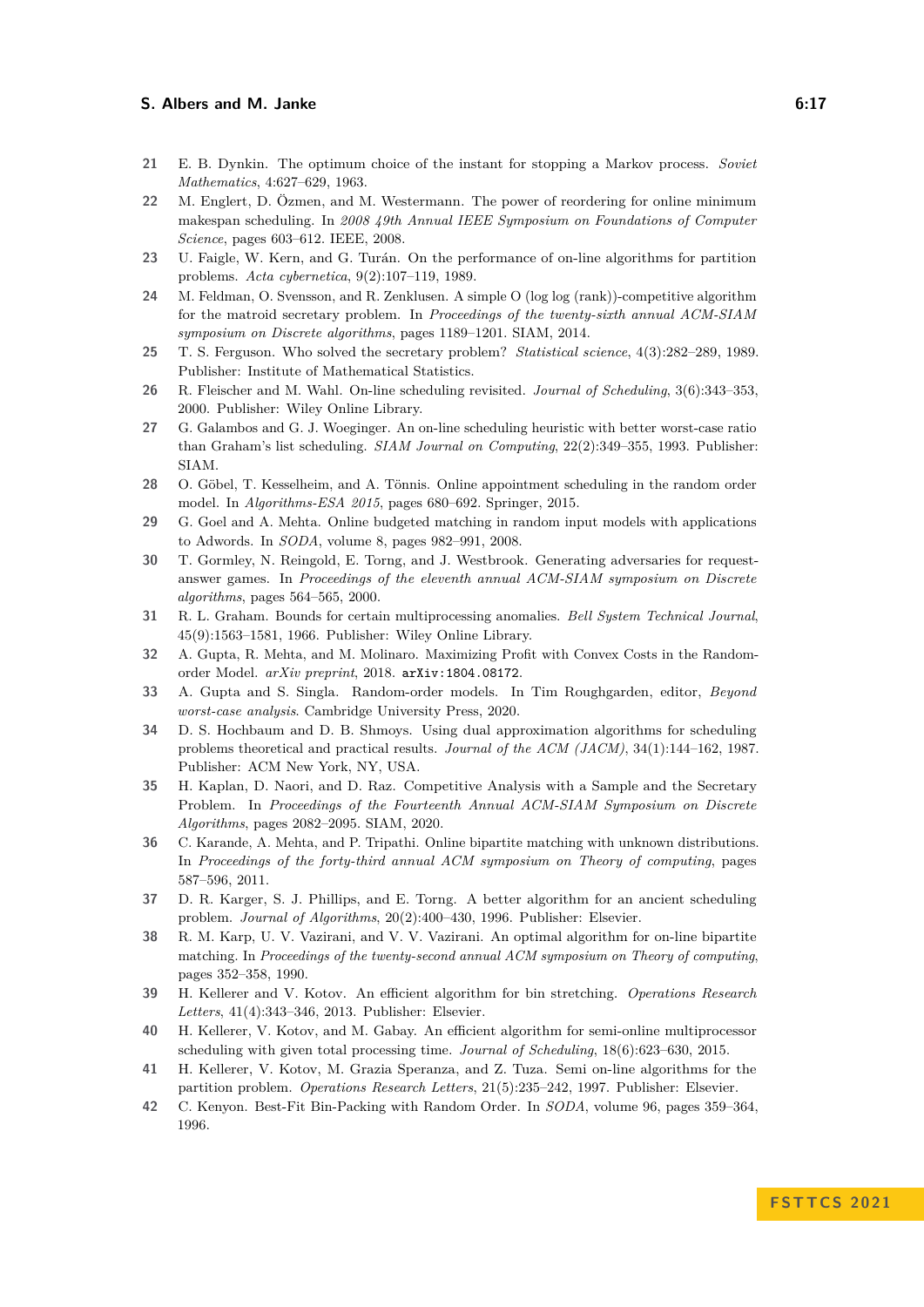# **6:18 Scheduling in the Secretary Model**

- <span id="page-17-7"></span>**43** T. Kesselheim, A. Tönnis, K. Radke, and B. Vöcking. Primal beats dual on online packing LPs in the random-order model. In *Proceedings of the forty-sixth annual ACM symposium on Theory of computing*, pages 303–312, 2014.
- <span id="page-17-0"></span>**44** R. D. Kleinberg. A multiple-choice secretary algorithm with applications to online auctions. In *SODA*, volume 5, pages 630–631, 2005.
- <span id="page-17-8"></span>**45** N. Korula, V. Mirrokni, and M. Zadimoghaddam. Online submodular welfare maximization: Greedy beats 1/2 in random order. *SIAM Journal on Computing*, 47(3):1056–1086, 2018. Publisher: SIAM.
- <span id="page-17-1"></span>**46** O. Lachish. O (log log rank) competitive ratio for the matroid secretary problem. In *2014 IEEE 55th Annual Symposium on Foundations of Computer Science*, pages 326–335. IEEE, 2014.
- <span id="page-17-2"></span>**47** D. V. Lindley. Dynamic programming and decision theory. *Journal of the Royal Statistical Society: Series C (Applied Statistics)*, 10(1):39–51, 1961. Publisher: Wiley Online Library.
- <span id="page-17-5"></span>**48** M. Mahdian and Q. Yan. Online bipartite matching with random arrivals: an approach based on strongly factor-revealing lps. In *Proceedings of the forty-third annual ACM symposium on Theory of computing*, pages 597–606, 2011.
- <span id="page-17-6"></span>**49** A. Meyerson. Online facility location. In *Proceedings 42nd IEEE Symposium on Foundations of Computer Science*, pages 426–431. IEEE, 2001.
- <span id="page-17-9"></span>**50** V.S. Mirrokni, S. O. Gharan, and M. Zadimoghaddam. Simultaneous approximations for adversarial and stochastic online budgeted allocation. In *Proceedings of the twenty-third annual ACM-SIAM symposium on Discrete Algorithms*, pages 1690–1701. SIAM, 2012.
- <span id="page-17-3"></span>**51** M. Molinaro. Online and random-order load balancing simultaneously. In *Proceedings of the Twenty-Eighth Annual ACM-SIAM Symposium on Discrete Algorithms*, pages 1638–1650. SIAM, 2017.
- <span id="page-17-4"></span>**52** C. J. Osborn and E. Torng. List's worst-average-case or WAC ratio. *Journal of Scheduling*, 11(3):213–215, 2008. Publisher: Springer.
- <span id="page-17-11"></span>**53** J. Rudin III. *Improved bounds for the on-line scheduling problem*. PhD thesis, University of Phoenix, 2001.
- <span id="page-17-12"></span>**54** P. Sanders, N. Sivadasan, and M. Skutella. Online scheduling with bounded migration. *Mathematics of Operations Research*, 34(2):481–498, 2009. Publisher: INFORMS.
- <span id="page-17-10"></span>**55** J. Sgall. A lower bound for randomized on-line multiprocessor scheduling. *Information Processing Letters*, 63(1):51–55, 1997. Publisher: Citeseer.

# **A Lower bounds**

We establish the following theorem using two lower bound sequences.

▶ **Theorem 27.** For every online algorithm *A*, deterministic or randomized, there exists a  $j$ *ob set*  $\mathcal J$  *such that*  $\mathbf{P}_{\sigma \sim S_n}$   $\left[A(\mathcal{J}^{\sigma}) \ge \frac{\sqrt{73}-1}{6} \text{OPT}(\mathcal{J})\right] \ge \frac{1}{6}$ *. If A is randomized the previous probability also includes its random choices.*

Theorem [27](#page-14-1) implies the following lower bounds.

- ▶ **Corollary 28.** *If an online algorithm A is nearly c-competitive, then*  $c \geq \frac{\sqrt{73}-1}{6} \approx 1.257$ *.*
- ► **Corollary 29.** *The best competitive ratio possible in the secretary model is*  $\frac{\sqrt{73}+29}{36} \approx 1.043$ *.*

Let us now prove these results. For this section let  $c = \frac{\sqrt{73}-1}{6}$  be our main lower bound on the competitive ratio. We consider three types of jobs:

- **1.** *negligible jobs* of size 0 (or a tiny size  $\varepsilon > 0$  if one were to insist on positive sizes).
- **2.** *big jobs* of size  $1 \frac{c}{3} = \frac{17 \sqrt{37}}{18} \approx 0.581$ .
- 3. *small jobs* of size  $\frac{c}{3} = \frac{1+\sqrt{37}}{18} \approx 0.419$

Let  $\mathcal J$  be the job set consisting of  $m$  jobs of each type.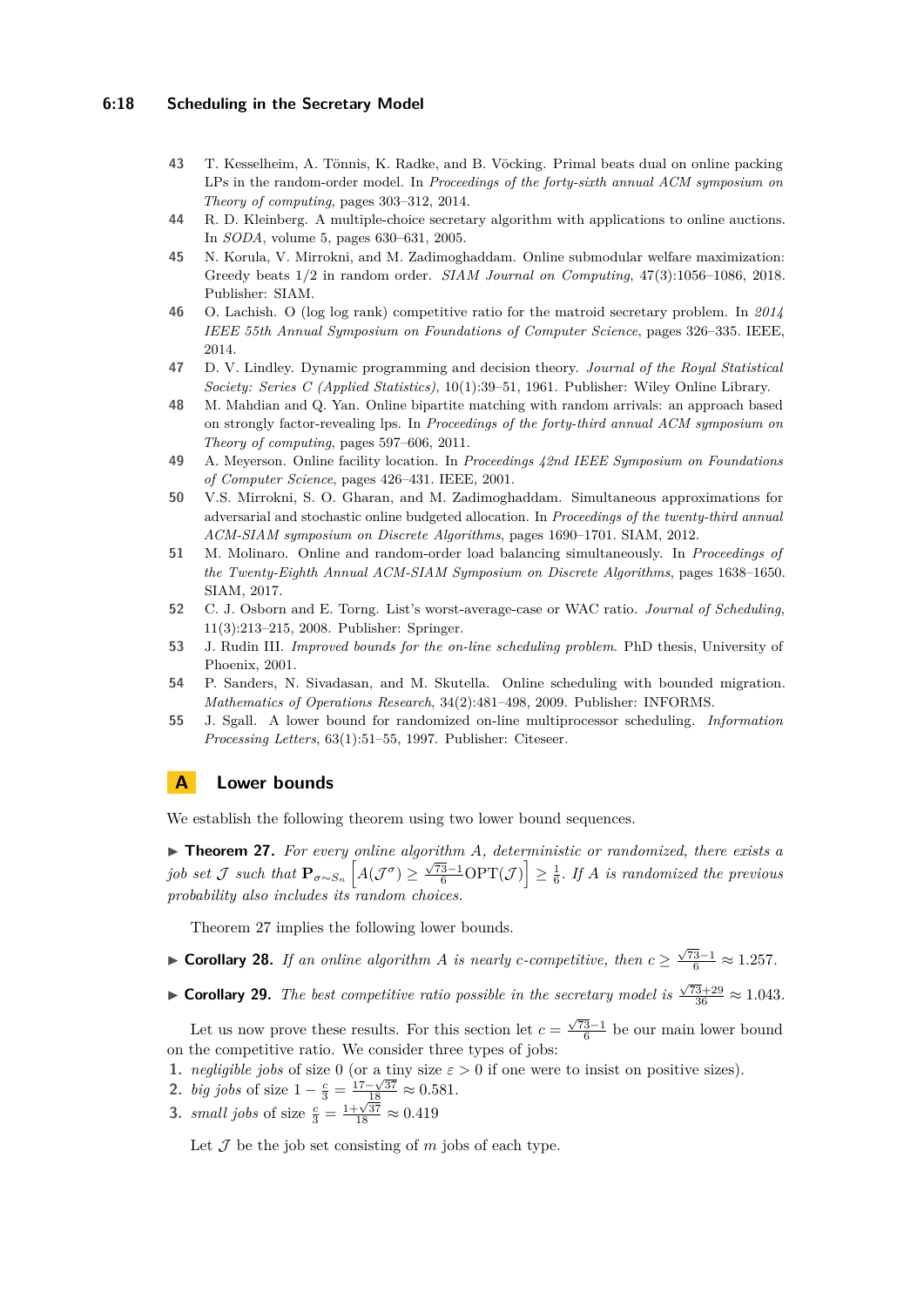### **S. Albers and M. Janke 6:19 6:19**

▶ **Lemma 30.** *There exists a schedule of* J *where every machine has load* 1*. Every schedule that has a machine with smaller load has makespan at least c.*

**Proof.** This schedule is achieved by scheduling a type 2 and a type 3 job onto each machine. The load of each machine is then 1. Every schedule which allocates these jobs differently must have at least one machine *M* which contains at least three jobs of type 2 or 3 by the pigeonhole principle. The load of *M* is then at least  $3\frac{c}{3} = c$ .

Given a permutation  $\mathcal{J}^{\sigma}$  of  $\mathcal J$  and an online algorithm A, which expects  $3m+1$  jobs to arrive in total. Let  $A(\mathcal{J}^{\sigma}, 3m + 1)$  denote its makespan after it processes  $\mathcal{J}^{\sigma}$  expecting yet another job to arrive. Let  $P = P[A(\mathcal{J}^{\sigma}, 3m + 1) = 1]$  be the probability that *A* achieves the optimal schedule where every machine has load 1 under these circumstances. Depending on *P* we pick one out of two input sets on which *A* performs bad.

Let  $j \in \{1,2\}$ . We now consider the job set  $\mathcal{J}_j$  consisting of *m* jobs of each type plus one additional job of type *j*, i.e. a negligible job if  $j = 1$  and a big one if  $j = 2$ . We call an ordering  $\mathcal{J}^{\sigma}_{j}$  of  $\mathcal{J}_{j}$  good if it ends with a job of type *j* or, equivalently, if its first 3*m* jobs are a permutation of *J*. Note that the probability of  $\mathcal{J}^{\sigma}$  being good is  $\frac{m+1}{3m+1} \geq \frac{1}{3}$  for  $\sigma \sim S_{3m+1}$ .

▶ **Lemma 31.** *For job set*  $\mathcal{J}_1$  *we have*  $\mathbf{P}_{\sigma \sim S_{n}}[A(\mathcal{J}_1^{\sigma}) \ge c\text{OPT}(\mathcal{J})] \ge \frac{1-P}{3}$  *and for job set*  $\mathcal{J}_2$  $furthermore \ \mathbf{P}_{\sigma \sim S_n} \left[ A(\mathcal{J}_2^{\sigma}) \geq c\text{OPT}(\mathcal{J}) \right] \geq \frac{P}{3}.$ 

**Proof.** Consider a good permutation of  $\mathcal{J}_1$ . Then with probability 1 – *P* the algorithm *A* does have makespan *c* even before the last job is scheduled. On the other hand  $OPT(\mathcal{J}_1) = 1$ . Thus with probability  $\frac{1-P}{3}$  we have  $A(\mathcal{J}_1^{\sigma}) = c = c \text{OPT}(\mathcal{J}_1)$ .

Now consider a good permutation of  $\mathcal{J}_2$ . Then, with probability *P*, algorithm *A* has to schedule the last job on a machine of size 1. Its makespan is thus  $2 - \frac{c}{3} = c^2$  by our choice of *c*. The optimum algorithm may schedule two big jobs onto one machine, incurring load  $2 - \frac{2c}{3} < c$ , three small jobs onto another one, incurring load c and one job of each type onto the remaining machines, causing load  $1 < c$ . Thus  $\text{OPT}(\mathcal{J}_2) = c$ . In particular we have with probability  $\frac{P}{3}$  that  $A(\mathcal{J}_2^{\sigma}) = c^2 = c \text{OPT}(\mathcal{J}_2).$ 

We now conclude the main three lower bound results.

▶ **Theorem 27.** *For every online algorithm A, deterministic or randomized, there exists a*  $j$ *ob set*  $\mathcal J$  *such that*  $\mathbf{P}_{\sigma \sim S_n}$   $\left[A(\mathcal{J}^{\sigma}) \ge \frac{\sqrt{73}-1}{6} \text{OPT}(\mathcal{J})\right] \ge \frac{1}{6}$ *. If*  $A$  *is randomized the previous probability also includes its random choices.*

**Proof.** By the previous lemma we get that

$$
\max_{j=1,2} \left( \mathbf{P}_{\sigma \sim S_n} \left[ A(\mathcal{J}_j^{\sigma}) \ge c \mathrm{OPT}(\mathcal{J}) \right] \right) = \max \left( \frac{1 - P}{3}, \frac{P}{3} \right) \ge \frac{1}{6}.
$$

▶ **Corollary 28.** *If an online algorithm A is nearly c-competitive, then*  $c \geq \frac{\sqrt{73}-1}{6} \approx 1.257$ *.* **Proof.** This is immediate by the previous theorem.

► **Corollary 29.** *The best competitive ratio possible in the secretary model is*  $\frac{\sqrt{73}+29}{36} \approx 1.043$ *.* **Proof.** Let *A* be any online algorithm. Pick a job set  $\mathcal J$  according to Theorem [27.](#page-14-1) Then

√ √

$$
A^{\text{rom}}(\mathcal{J}) = \mathbf{E}_{\sigma \sim S_n}[A(\mathcal{J}^{\sigma})] \ge \frac{1}{6} \cdot \frac{\sqrt{73 - 1}}{6} \text{OPT}(\mathcal{J}) + \frac{5}{6} \text{OPT}(\mathcal{J}) = \frac{\sqrt{73 + 29}}{36} \text{OPT}(\mathcal{J}).
$$

**F S T T C S 2 0 2 1**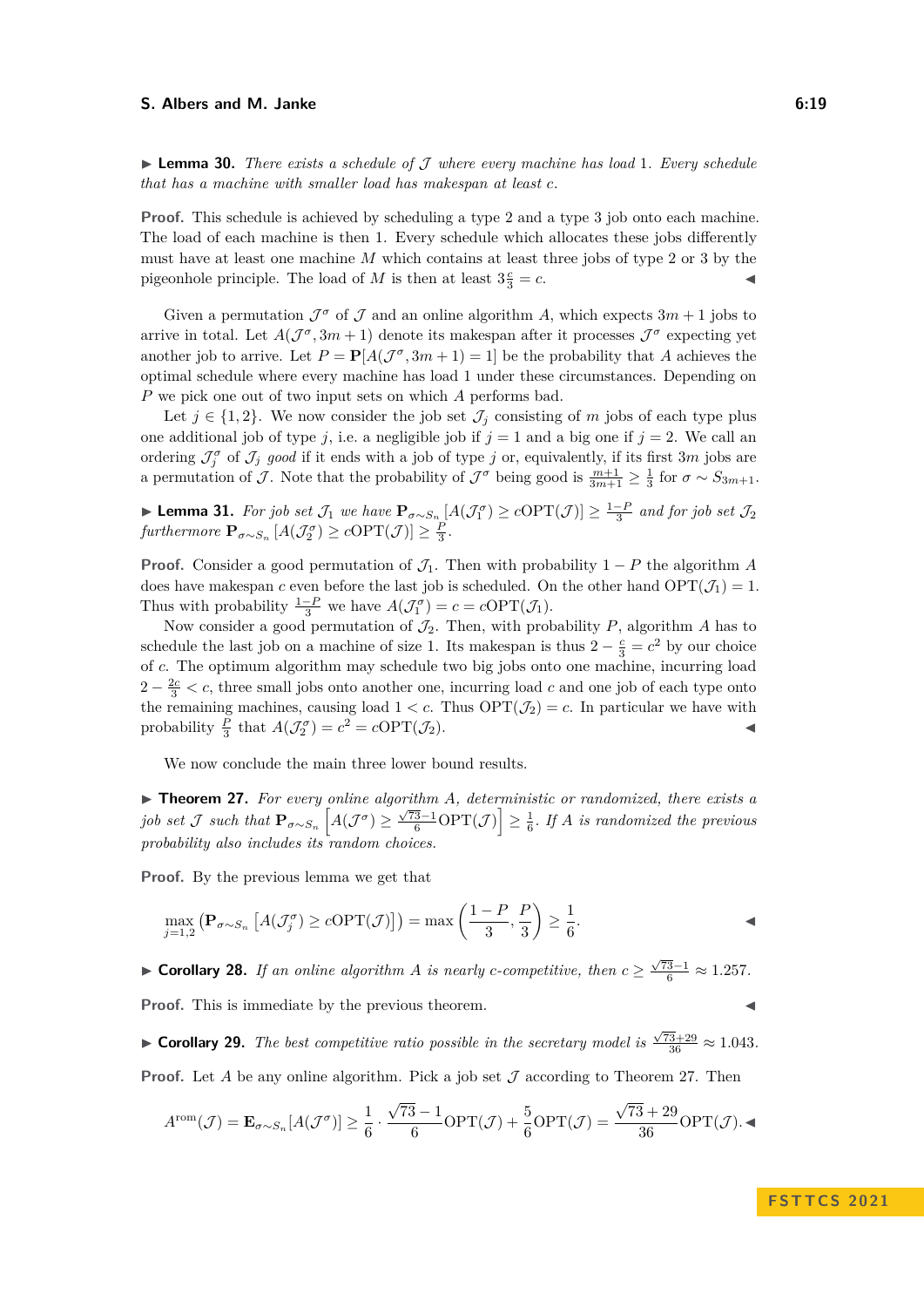# **6:20 Scheduling in the Secretary Model**

# <span id="page-19-0"></span>**B Full description of the main algorithm**

Our new algorithm achieves a competitive ratio of  $c = \frac{1+\sqrt{13}}{3} \approx 1.535$ . Let  $\delta = \delta(m) = \frac{1}{\log(m)}$ be the *margin of error our algorithm allows*. Throughout the analysis it is mostly sensible to treat  $\delta$  as a constant and forget about its dependency on  $m$ . Our algorithm maintains a certain set  $\mathcal{M}_{res}$  of  $\lceil \delta m \rceil$  *reserve machines*. Their complement, the *principal machines*, are denoted by M. Let us fix an input sequence  $\mathcal{J}^{\sigma}$ . Let  $\hat{L} = \hat{L}[\mathcal{J}^{\sigma}] = L_{\delta^2}[\mathcal{J}^{\sigma}]$ . For simplicity, we hide the dependency on  $\mathcal{J}^{\sigma}$  whenever possible. Our online algorithm uses  $B = \max\left(p_{\text{max}}^{\delta^2 n}, \hat{L}\right)$  as an *estimated lower bound for* OPT. This bound B is known after the first  $|\delta^2 n|$  jobs are treated. Our algorithm uses geometric rounding implicitly. Given a job *J*<sub>t</sub> of size  $p_t$  let  $f(p_t) = (1+\delta)^{\lfloor \log_{1+\delta} p_t \rfloor}$  be its *rounded size*. We also call  $J_t$  an  $f(p_t)$ -job. Using rounded sizes, we introduce job classes. Let  $p_{\text{small}} = c - 1 = \frac{\sqrt{13}-2}{3} \approx 0.535$  and  $p_{\text{big}} = \frac{c}{2} = \frac{1 + \sqrt{13}}{6} \approx 0.768$ . Then we call job  $J_t$ 

- *small* if  $f(p_t) \leq p_{\text{small}}B$  and *critical* else,
- $\Rightarrow$  *big* if  $f(p_t) > p_{\text{bi}}gB$ ,
- *medium* if *J* is neither small nor big, i.e.  $p_{\text{small}}B \le f(p_t) \le p_{\text{big}}B$ ,
- *huge* if its (not-rounded) size exceeds *B*, i.e.  $B < p_t$ , and *normal* else.

Consider the sets  $\mathcal{P}_{\text{med}} = \{(1+\delta)^i \mid (1+\delta)^{-1}p_{\text{small}}B < (1+\delta)^i \le p_{\text{big}}B\}$  and  $\mathcal{P}_{\text{big}} =$  $\{(1 + \delta)^i \mid p_{\text{big}}B < (1 + \delta)^i \leq B\}$  corresponding to all possible rounded sizes of medium respectively big jobs, excluding huge jobs. Let  $\mathcal{P} = \mathcal{P}_{\text{med}} \cup \mathcal{P}_{\text{big}}$ . This subdivision gives rise to a *weight function*, which will be important later. Let  $w(p) = 1/2$  for  $p \in \mathcal{P}_{\text{med}}$  and  $w(p) = 1$ for  $p \in \mathcal{P}_{\text{big}}$ . The elements  $p \in \mathcal{P}$  define job classes  $\mathcal{C}_p \subseteq \mathcal{J}$  consisting of all *p*-jobs, i.e. jobs of rounded size  $p$ . By some abuse of notation, we call the elements in  $\mathcal P$  "job classes", too. We let  $n_p = |\mathcal{C}_p|$  and  $\hat{n}_p = |\{J_{\sigma(j)} \mid \sigma(j) \leq \delta^2 n \wedge J_{\sigma(j)} \text{ is a } p\text{-job}\}|$ . We want to use the values  $\hat{n}_p$ , which are available to an online algorithm quite early, to estimate the values  $n_p$ , which accurately describe the set of critical jobs. First,  $\delta^{-2}\hat{n}_p$  comes to mind as an estimate for *n*<sub>p</sub>. Yet, we need a more complicated guess:  $c_p = \max \left( \left| \left( \delta^{-2} \hat{n}_p - m^{3/4} \right) w(p) \right|, \hat{n}_p \right) w(p)^{-1}$ . It has three desirable advantages. First, for every  $p \in \mathcal{P}$  the value  $c_p$  is close to  $n_p$  with high probability, but, opposed to  $\delta^{-2}\hat{n}_p$ , unlikely to exceed it. Overestimating  $n_p$  turns out to be far worse than underestimating it. Second,  $w(p)c_p$  is an integer and, third, we have  $c_p \geq \hat{n}_p w(p)^{-1}$ . A fundamental fact regarding the values  $(c_p)_{p \in \mathcal{P}}$  and *B* is, of course, that they are known to the online algorithm once  $\lfloor \delta^2 n \rfloor$  jobs are scheduled.

**Algorithm 2** The complete algorithm: How to schedule job *Jt*.

1: STRAT *is initialized to CRITICAL*,  $J_t$  *is the job to be scheduled.* 

2: **if**  $n \leq m$  **then** Schedule  $J_t$  on any empty machine;

3: **else if**  $t \leq \varphi n$  **then** schedule  $J_t$  on a least loaded machine in  $\mathcal{M}$ ;  $\triangleright$  *Sampling phase* 4: **else**

5: **if** we have  $t = \lfloor \varphi n \rfloor + 1$  **then** 

6: **if**  $\sum_{p \in \mathcal{P}} w(p)c_p > m$  then  $\text{STRAT} \leftarrow \text{LEAST-LOADED}$ 

7: **else** proceed with the Preparation for the Critical-Job-Strategy (Algorithm [4\)](#page-20-0);

8: **if** STRAT = CRITICAL **then** proceed with the Critical-Job-Strategy (Algorithm [5\)](#page-21-0);

9: **else** proceed with the Least-Loaded-Strategy (Algorithm [3\)](#page-20-1);

**Statement of the algorithm.** If there are less jobs than machines, i.e.  $n \leq m$ , it is optimal to put each job onto a separate machine. Else, a short sampling phase greedily schedules each of the first  $\delta^2 n$  jobs to the least loaded principal machine  $M \in \mathcal{M}$ . Now, the values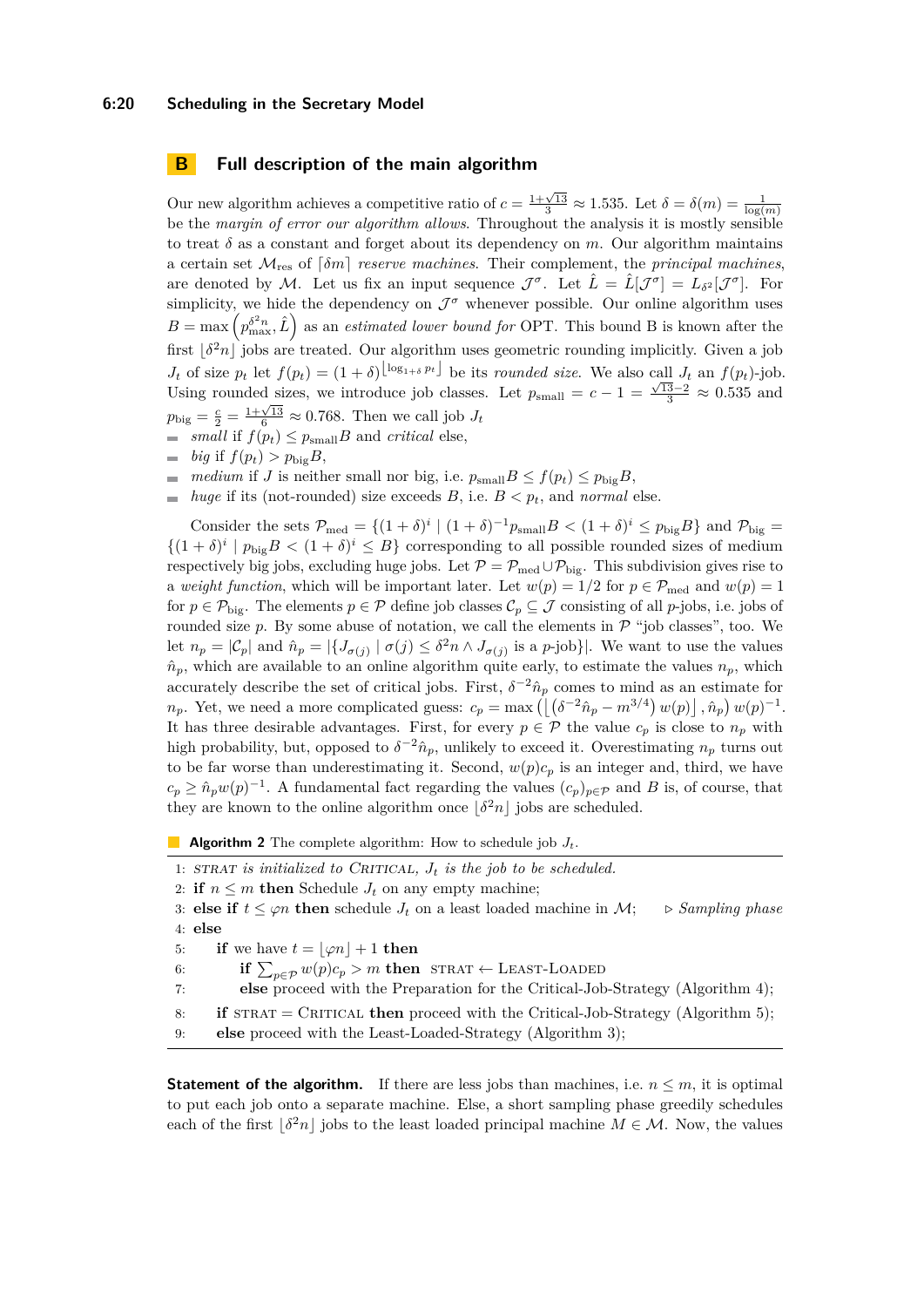### **S. Albers and M. Janke 6:21 6:21**

*B* and  $(c_p)_{p \in \mathcal{P}}$  are known. Our algorithm has to choose between two strategies, the Least-Loaded-Strategy and the Critical-Job-Strategy, which we will both introduce subsequently. It maintains a variable STRAT, initialized to CRITICAL, to remember its choice. If it chooses the Critical-Job-Strategy, some additional preparation is required. It may at any time discover that the Critical-Job-Strategy is not feasible and switch to the Least-Loaded-Strategy but it never switches the other way around.

The **Least-Loaded-Strategy** places any normal job on a least loaded principal machine. Huge jobs are scheduled on any least loaded reserve machine. This machine will be empty, unless we consider rare worst-case orders.

<span id="page-20-1"></span>

| <b>Algorithm 3</b> The Least-Loaded-Strategy: How to schedule job $J_t$ . |  |  |
|---------------------------------------------------------------------------|--|--|
|---------------------------------------------------------------------------|--|--|

- 1: **if**  $J_t$  is huge **then** schedule  $J_t$  on any least loaded reserve machine;
- 2: **else** schedule  $J_t$  on any least loaded principal machine;

For the Critical-Job-Strategy we introduce *p-placeholder-jobs* for every size  $p \in \mathcal{P}$ . Sensibly, the size of a *p*-placeholder-job is *p*. During the Critical-Job-Strategy we treat placeholder-jobs similar to *real* jobs. The *anticipated load*  $\tilde{l}_{M}^{t}$  of a machine *M* at time *t* is the sum of all jobs on it, including placeholder-job, opposed to the common load  $l_M^t$ , which does not take the latter into account. Note that  $\tilde{l}_M^t$  defines a pseudo-load as introduced in Section [3.](#page-4-2)

During the **Preparation for the Critical-Job-Strategy** the algorithm maintains a counter  $c'_{p}$  of all *p*-jobs scheduled so far (including placeholders). A job class  $p \in \mathcal{P}$  is called *unsaturated* if  $c'_{p} \leq c_{p}$ . First, we add unsaturated medium placeholder-jobs to any principal machine that already contains a medium real job from the sampling phase. We will see in Lemma [32](#page-21-1) that such an unsaturated medium job class always exists. Now, let *m*empty be the number of principal machines which do not contain critical jobs. We prepare a set  $\mathcal{J}_{\text{rep}}$  of cardinality at most  $m_{\text{empty}}$ , which we will then schedule onto these machines. The set  $\mathcal{J}_{\text{rep}}$ may contain single big placeholder-jobs or pairs of medium placeholder-jobs. We greedily pick any unsaturated job class  $p \in \mathcal{P}$  and add a *p*-placeholder-job to  $\mathcal{J}_{\text{ren}}$ . If *p* is medium, we pair it with a job belonging to any other, not necessarily different, unsaturated medium job class. Such a job class always exists by Lemma [32.](#page-21-1) We stop once all job classes are saturated or if  $|\mathcal{J}_{rep}| = m_{empty}$ . We then assign the elements in  $\mathcal{J}_{rep}$  to machines. We iteratively pick the element  $e \in \mathcal{J}_{\text{rep}}$  of maximum size and assign the corresponding jobs to the least loaded principal machine, which does not contain critical jobs yet. Sensibly, the size of a pair of jobs in  $\mathcal{J}_{\text{rep}}$  is the sum of their individual sizes. We repeat this until all jobs and job pairs in  $\mathcal{J}_{\text{rep}}$  are assigned to some principal machine.

<span id="page-20-0"></span>**Algorithm 4** Preparation for the Critical-Job-Strategy.

- 1: **while** there is a machine *M* containing a single medium job **do**
- 2: Add a placeholder *p*-job for an unsaturated size class  $p \in \mathcal{P}_{\text{med}}$  to  $M$ ;  $c'_{p} \leftarrow c'_{p} + 1$ ;
- 3: **while** there is an unsaturated size class  $p \in \mathcal{P}$  and  $|\mathcal{J}_{rep}| < m_{empty}$  do
- 4: Pick an unsaturated size class  $e = p \in \mathcal{P}$  with  $c'_p$  minimal;  $w(e) \leftarrow p$ ;  $c'_p \leftarrow c'_p + 1$ ;

5: **if** *p* is medium **then** pick  $q \in \mathcal{P}_{\text{med}}$  unsaturated.  $e \leftarrow (p, q); w(e) \leftarrow p + q; c'_{q} \leftarrow c'_{q} + 1;$ 

6: Add *e* to  $\mathcal{J}_{\text{rep}}$ ;

7: **while**  $\mathcal{J}_{\text{rep}} \neq \emptyset$  **do** 

- 8: Pick a least loaded machine  $M \in \mathcal{M}$ , which does not contain a critical job yet;
- 9: Pick  $e \in \mathcal{J}_{\text{rep}}$  of maximum size  $w(e)$  and add the jobs in  $e$  to  $M$ ;
- 10:  $\mathcal{J}_{rep} \leftarrow \mathcal{J}_{rep} \setminus \{e\};$